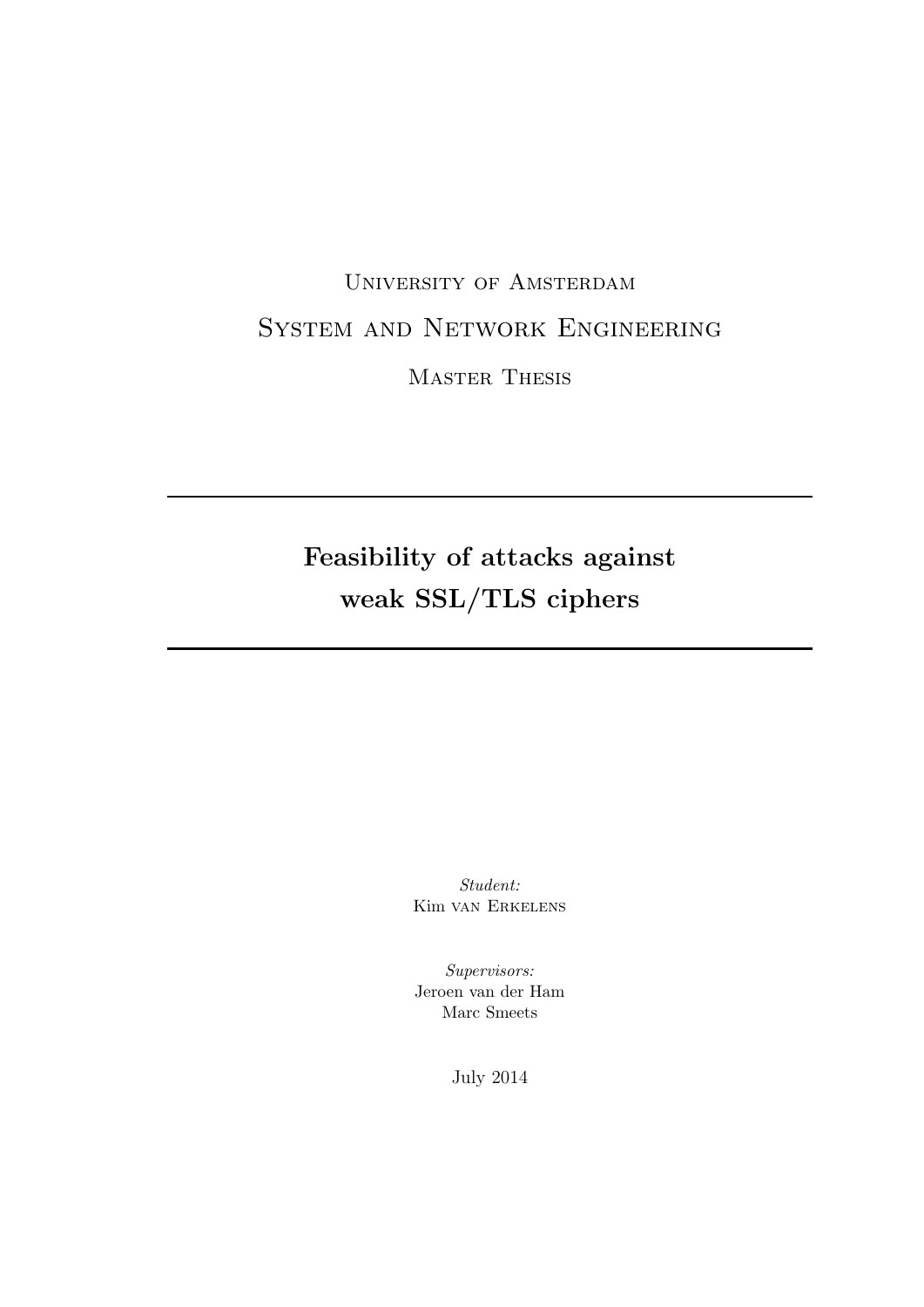#### <span id="page-1-0"></span>[UNIVERSITY OF AMSTERDAM](University Web Site URL Here (include http://))

## Abstract

[Graduate School of Informatics](Faculty Web Site URL Here (include http://)) [System and Network Engineering](Department or School Web Site URL Here (include http://))

Master of Science

#### Feasibility of attacks against weak SSL/TLS ciphers

by [Kim van Erkelens](kim.vanerkelens@os3.nl)

Weak ciphers as used in Secure Sockets Layer (SSL) and Transport Layer Security (TLS) have been around since many years. In theory those ciphers are feasible to crack, but in current networks the usage of weak ciphers is still very common. This research strives to evaluate the practical feasibility of cracking weak SSL/TLS ciphers in order to find out what the real risk is that the usage of such ciphers expose. Investigated is the decryption of HTTPS and Microsofts' Remote Desktop Protocol (RDP). Finally, the feasibility for cracking the encryption keys is defined.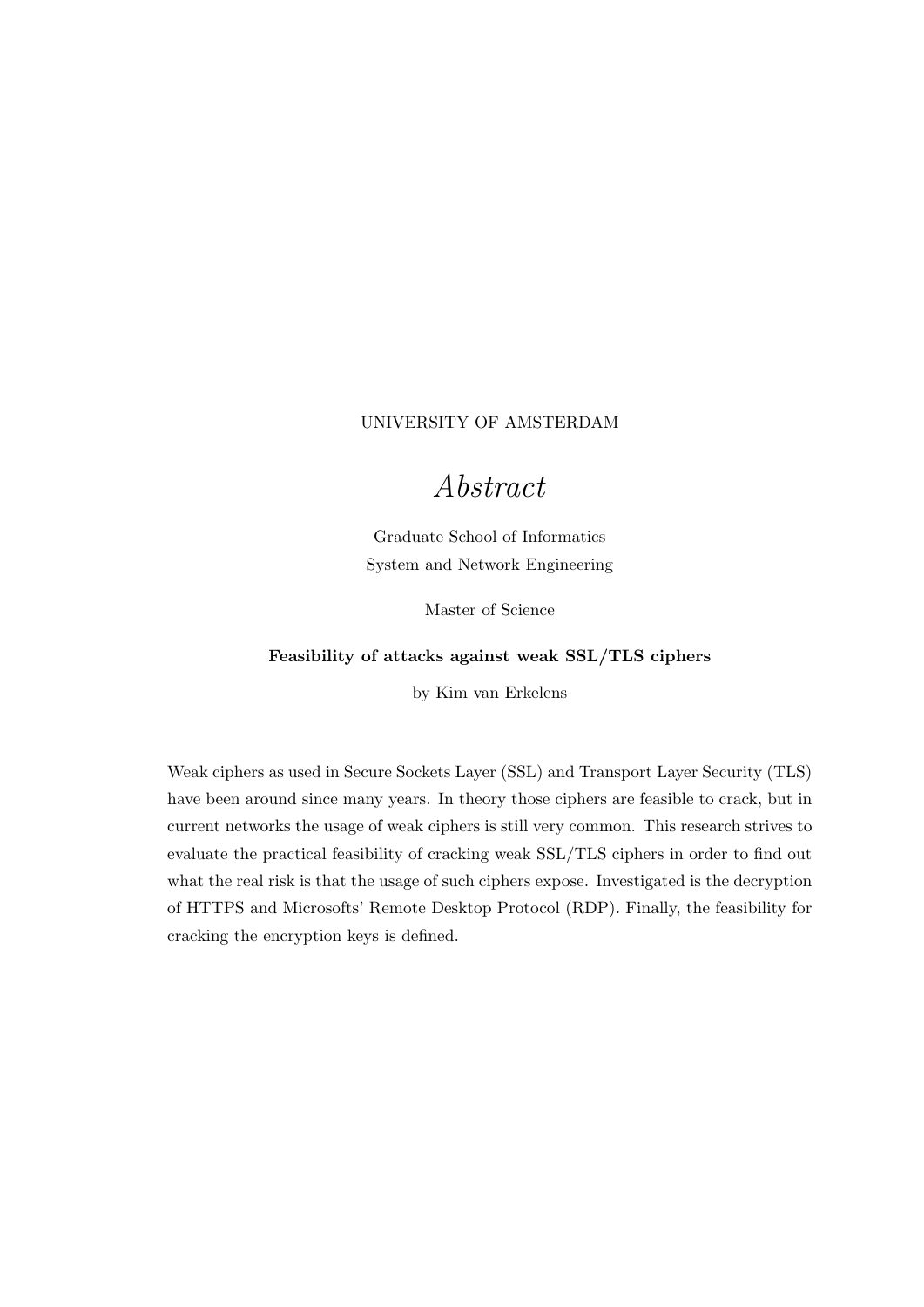# Acknowledgements

<span id="page-2-0"></span>I would like to thank Jeroen van der Ham and Marc Smeets for their supervision of this project and the critical reading of earlier drafts of this thesis. I greatly benefited from their suggestions.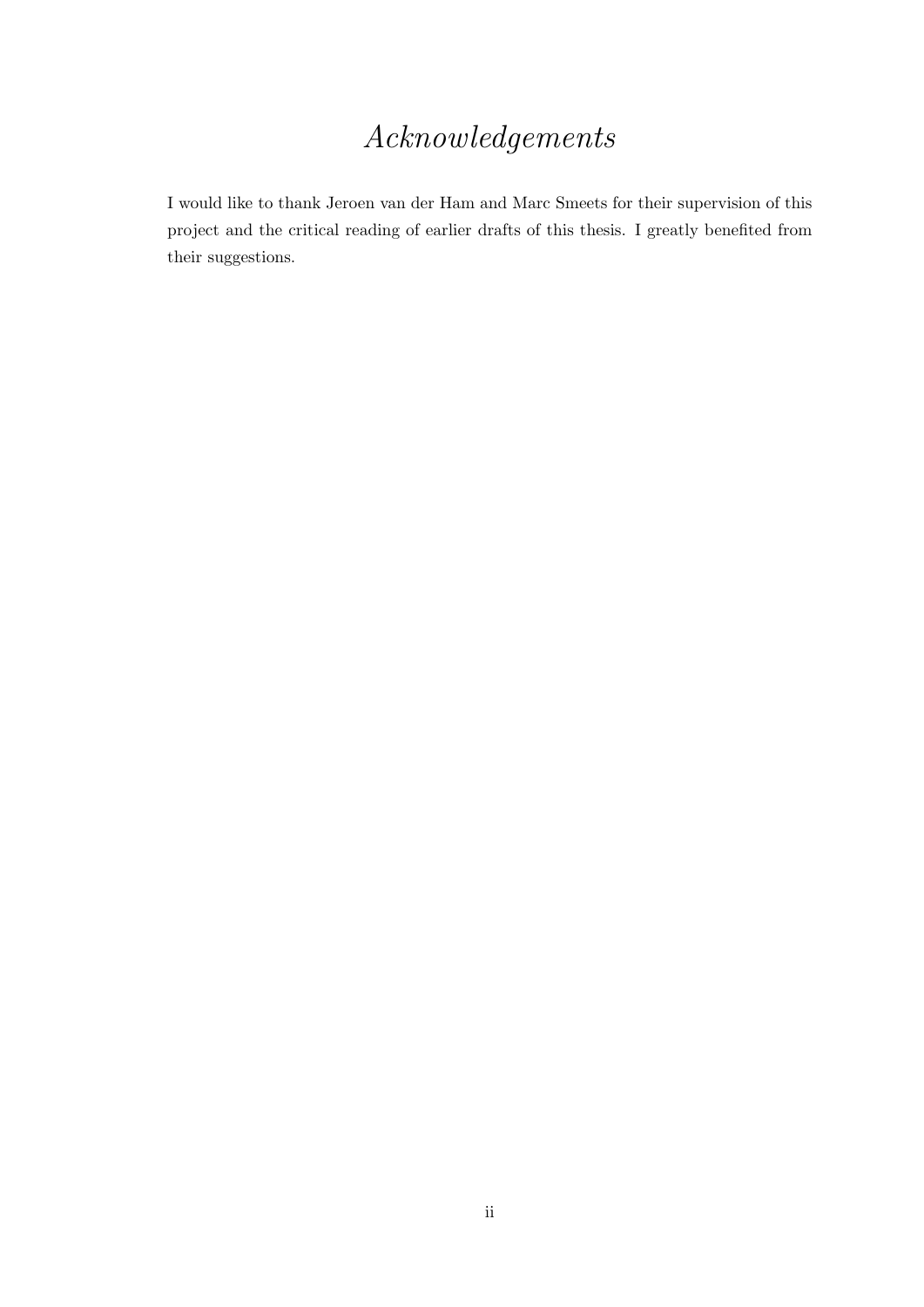# **Contents**

|                         | <b>Abstract</b> |                                                                                                |  |  |  |  |  | $\mathbf{i}$   |
|-------------------------|-----------------|------------------------------------------------------------------------------------------------|--|--|--|--|--|----------------|
|                         |                 | <b>Acknowledgements</b>                                                                        |  |  |  |  |  | ii.            |
| 1                       |                 | <b>Introduction</b>                                                                            |  |  |  |  |  | 1              |
|                         | 1.1             |                                                                                                |  |  |  |  |  | $\overline{2}$ |
|                         | 1.2             |                                                                                                |  |  |  |  |  | $\overline{2}$ |
|                         | 1.3             | Organisation                                                                                   |  |  |  |  |  | 3              |
| $\overline{\mathbf{2}}$ |                 | <b>Background</b>                                                                              |  |  |  |  |  | 4              |
|                         | $2.1\,$         |                                                                                                |  |  |  |  |  | $\overline{4}$ |
|                         | $2.2\,$         |                                                                                                |  |  |  |  |  | $\overline{5}$ |
|                         | 2.3             |                                                                                                |  |  |  |  |  | $\overline{5}$ |
| 3                       |                 | Methodology                                                                                    |  |  |  |  |  | 7              |
|                         | $3.1\,$         |                                                                                                |  |  |  |  |  | $\overline{7}$ |
|                         | 3.2             |                                                                                                |  |  |  |  |  | $\overline{7}$ |
|                         |                 | 3.2.1                                                                                          |  |  |  |  |  | 8              |
|                         |                 | 3.2.2                                                                                          |  |  |  |  |  | 9              |
|                         | 3.3             |                                                                                                |  |  |  |  |  | 9              |
|                         |                 | 3.3.1                                                                                          |  |  |  |  |  | 9              |
|                         |                 | 3.3.2                                                                                          |  |  |  |  |  | 9              |
|                         | 3.4             |                                                                                                |  |  |  |  |  | 10             |
|                         |                 | 3.4.1<br>Type of attackers $\dots \dots \dots \dots \dots \dots \dots \dots \dots \dots \dots$ |  |  |  |  |  | 10             |
|                         |                 | 3.4.2                                                                                          |  |  |  |  |  | 10             |
| $\boldsymbol{4}$        |                 | <b>Results</b>                                                                                 |  |  |  |  |  | 12             |
|                         | 4.1             |                                                                                                |  |  |  |  |  | 12             |
|                         |                 | Cipher suites with key sizes smaller than $128 \text{ bits} \dots \dots \dots$<br>4.1.1        |  |  |  |  |  | 12             |
|                         |                 | 4.1.2<br>Ciphers with cryptographic weaknesses $\ldots \ldots \ldots \ldots \ldots$            |  |  |  |  |  | 13             |
|                         |                 | RSA keys with short length<br>4.1.3                                                            |  |  |  |  |  | 13             |
|                         | 4.2             |                                                                                                |  |  |  |  |  | 13             |
|                         |                 | 4.2.1                                                                                          |  |  |  |  |  | 13             |
|                         |                 | 4.2.2                                                                                          |  |  |  |  |  | 14             |
|                         |                 | 4.2.3                                                                                          |  |  |  |  |  | 14             |
|                         |                 | 4.2.3.1                                                                                        |  |  |  |  |  | 15             |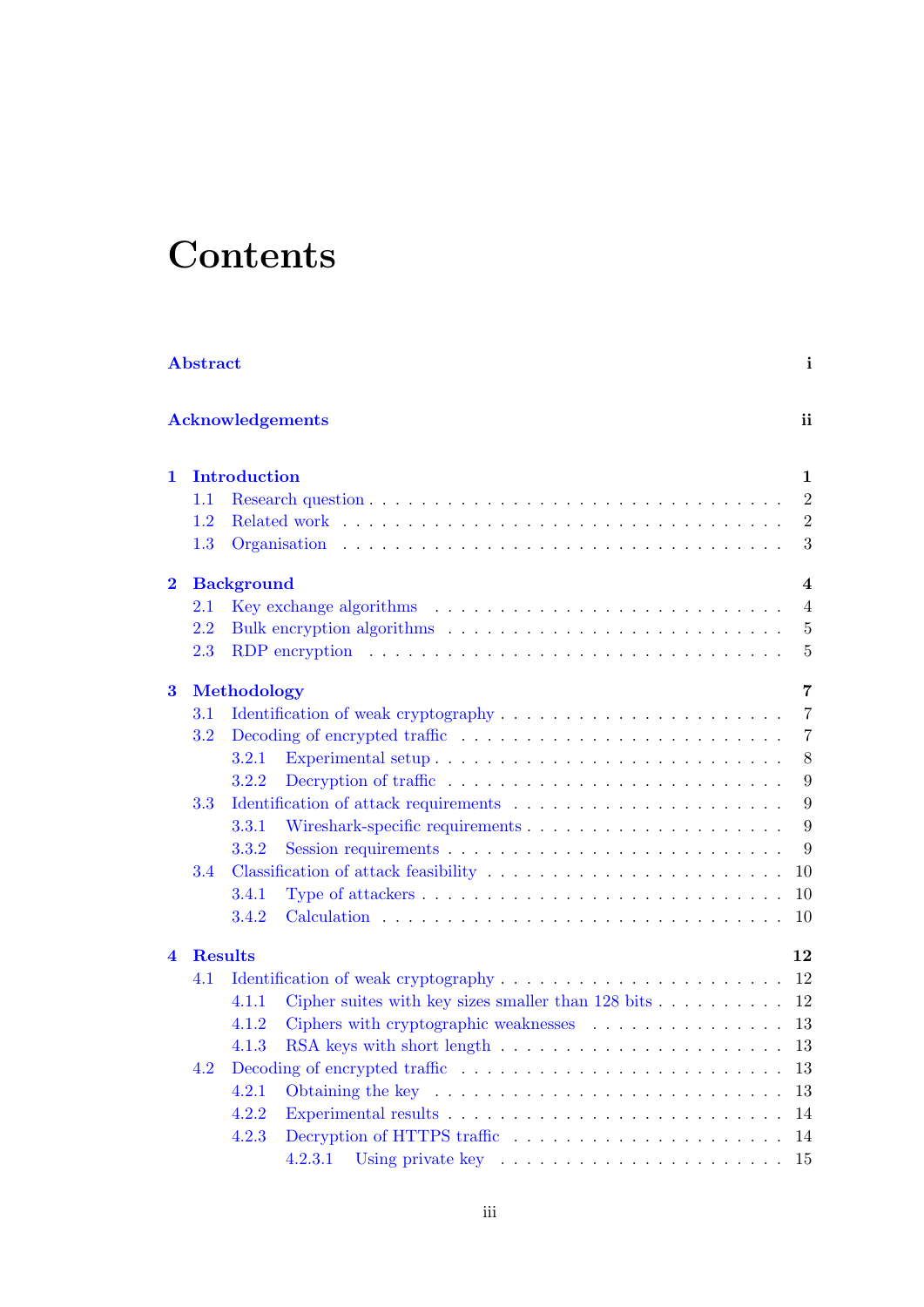|   |               | 4.2.4              |                             |  |  |  |  |  |  |  |  |  |    |
|---|---------------|--------------------|-----------------------------|--|--|--|--|--|--|--|--|--|----|
|   | 4.3           |                    |                             |  |  |  |  |  |  |  |  |  |    |
|   |               | 4.3.1              |                             |  |  |  |  |  |  |  |  |  |    |
|   |               | 4.3.2              |                             |  |  |  |  |  |  |  |  |  |    |
|   |               | 4.3.3              |                             |  |  |  |  |  |  |  |  |  |    |
|   |               | 4.3.4              |                             |  |  |  |  |  |  |  |  |  |    |
| 5 |               | <b>Conclusions</b> |                             |  |  |  |  |  |  |  |  |  | 20 |
|   | 5.1           |                    |                             |  |  |  |  |  |  |  |  |  |    |
|   | $5.2^{\circ}$ |                    |                             |  |  |  |  |  |  |  |  |  |    |
|   |               |                    |                             |  |  |  |  |  |  |  |  |  |    |
|   |               |                    | A Attack effort calculation |  |  |  |  |  |  |  |  |  | 22 |
|   |               |                    | <b>B</b> RDP cipher suites  |  |  |  |  |  |  |  |  |  | 24 |

| <b>Bibliography</b> |  |
|---------------------|--|
|---------------------|--|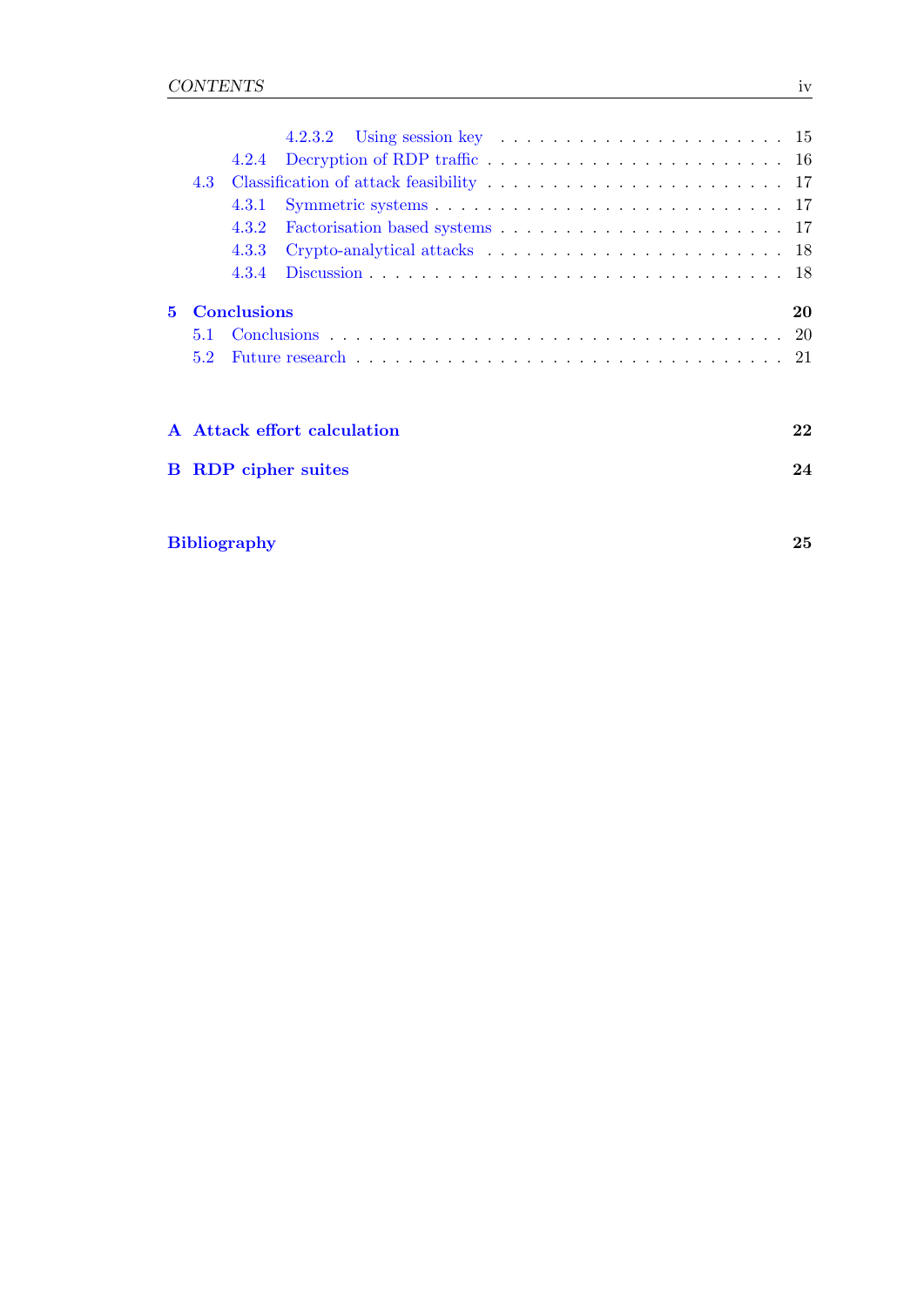## <span id="page-5-0"></span>Chapter 1

# Introduction

Weak ciphers as used in Secure Sockets Layer (SSL) and Transport Layer Security (TLS) have been around since many years. In theory many ciphers are feasible to crack. But in current networks the usage of weak ciphers is still very common. According to SSL Pulse one third of the sites surveyed still use RC4 with modern browsers, and almost 60 percent have some RC4 suites enabled [\[1\]](#page-29-1). Suprisingly, in practice only a few attempts of cracking weak ciphers have been successful. Many other theoretically weak ciphers are still not easy to crack. For instance cracking them would require a lot of money and resources, and is therefore only within reach of large organisations.

SSL/TLS is widely used for securing traffic over the Internet and used for various applications. Besides web and HTTPS traffic the protocol can be used for SMTP, instant messaging, and VPNs among many other applications. This project investigates both HTTPS and Remote Desktop Protocol (RDP). Web servers using HTTPS are often target of scanners like SSL Labs. Such tools rank the security based on the ciphers available among other settings in the SSL implementation. Therefore it is of interest to know what the real value is of such ranking. Implementations of RDP have vulnerabilities related to weak cryptography. It is known that the decryption of HTTPS traffic is easily when in the possession of a private key, but it is not known whether cracking encrypted RDP traffic has the same feasibility. This research aims to evaluate the practical feasibility of cracking weak SSL/TLS ciphers in order to find out what the real risk is that the usage of weak ciphers expose.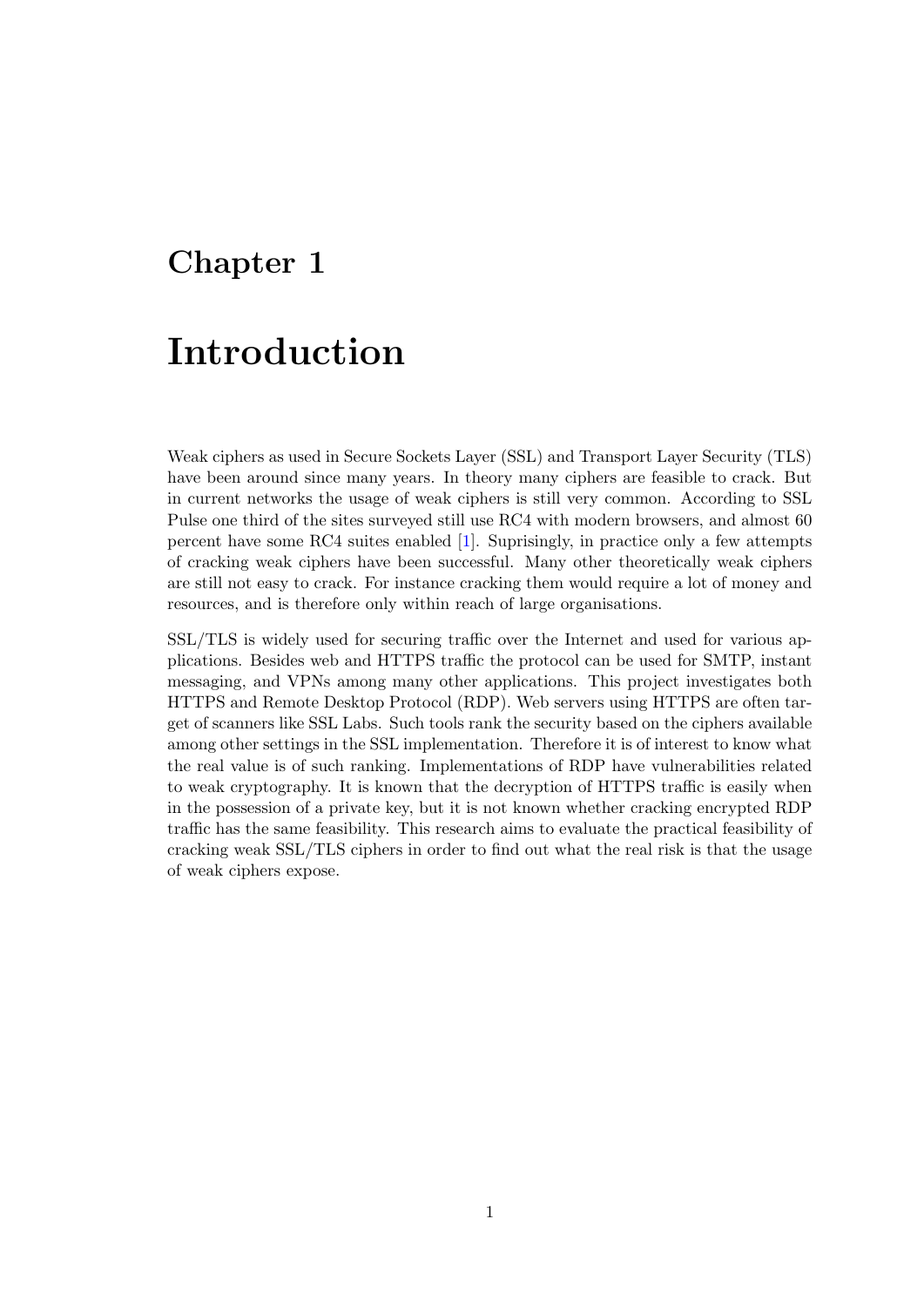### <span id="page-6-0"></span>1.1 Research question

The research question for this project is: What is the feasibility of cracking weak SS-L/TLS ciphers based on resources required?

In order to answer this question the following sub-questions are set:

- 1. Which SSL/TLS ciphers are considered weak?
- 2. How can intercepted traffic be decoded when the key is known, and which tools can be used to achieve that goal?
- 3. What are the requirements for decryption?
- 4. How can the attack be classified based on time, money, and skills?

### <span id="page-6-1"></span>1.2 Related work

Many studies concern recommendations for cryptographic algorithms and key sizes. A bit outdated but still relevant is a study by Blaze et al. [\[2\]](#page-29-2). The subject concerns minimal key lengths for symmetric ciphers that are adequate enough to use in commercial enterprises or government intelligence agencies. The study describes that brute-force attacks can be performed fast and cheap against the key lengths that were common back in 1995. Those 40-bit and 56-bit keys were already considered weak. The time and money required to brute-force these keys is explained. The report advises the use of at least 90 bits keys, which is also considered weak nowadays.

Similar research is performed by Lenstra [\[3\]](#page-29-3) and Orman et al. [\[4\]](#page-29-4) in 2004. Both also cover asymmetric methods for key exchange, which influences the strength of the cryptography. Symmetric/asymmetric size-equivalence relations are provided. More recent work is done by ECRYPT II (European Network of Excellence in Cryptology II) [\[5\]](#page-29-5) and provides an extensive report on algorithms and key lengths. All of these recommendations are summarised on keylength.com, a calculator for secure key lengths.

Research that resulted in commercially available hardware for cracking DES is performed by Kumar et al. [\[6\]](#page-29-6). The machine named COPACOBANA (Cost-Optimized Parallel Code Breaker) hosts 120 low-cost Field Programmable Gate Arrays (FPGAs). It is optimized for running crypt-analytical algorithms and can be realised for less than \$10,000. The system can perform an exhaustive key search for DES in less than 9 days on average. Also, other efforts for cracking DES are described. These are able to crack DES in even less time but are more expensive.

This research project will expand on the previous research by investigating the practical feasibility of cracking encrypted SSL/TLS session data.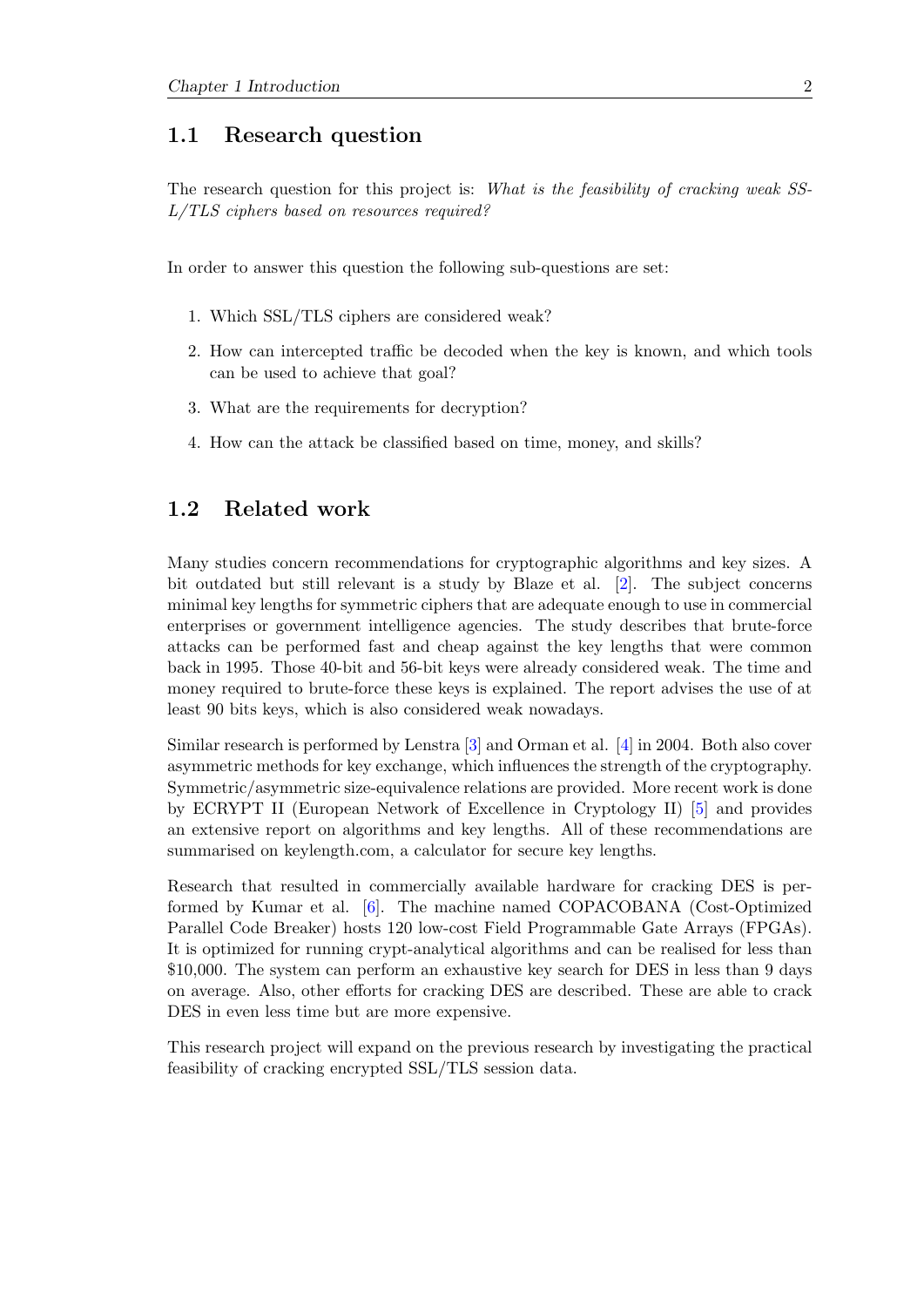## <span id="page-7-0"></span>1.3 Organisation

This report is organised as follows. In Chapter [2](#page-8-0) some background information on TLS and RDP is provided. Chapter [3](#page-11-0) describes our approach, and Chapter [4](#page-16-0) presents our results. Finally, we conclude and describe possibilities for future work in Chapter [5.](#page-24-0)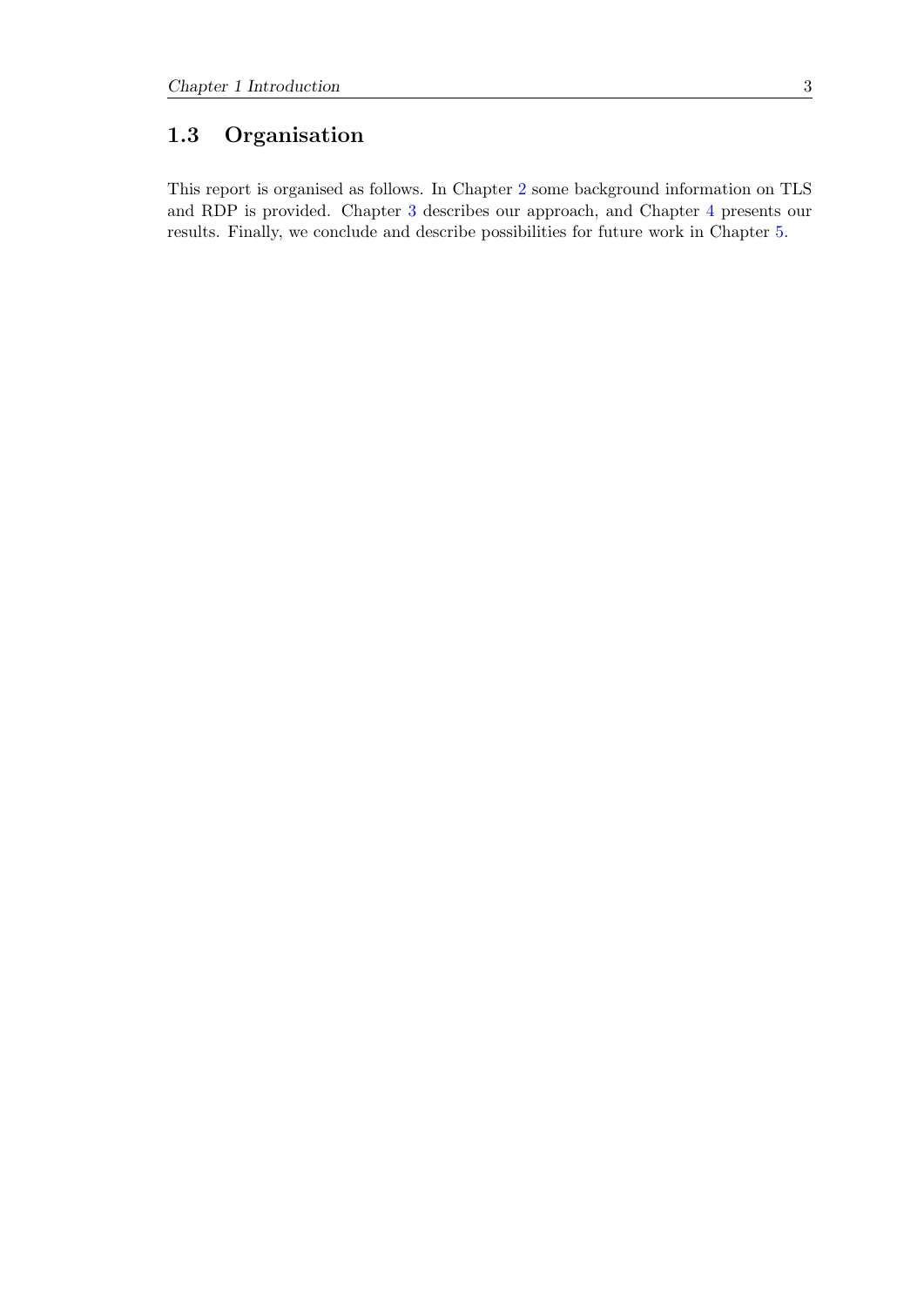## <span id="page-8-0"></span>Chapter 2

# Background

In this chapter, a theoretical background is provided. Two aspects of TLS are highlighted because of their importance for this research, namely key exchange and encryption algorithms.

The terms SSL and TLS are often used interchangeable. Because TLS 1.2 is the most recent version specified in RFC 5246 [\[7\]](#page-29-7), we will further refer to it as TLS. The protocol uses both asymmetric and symmetric cryptography. Authentication of the counterparty is performed by means of X.509 certificates. This asymmetric key is used for the exchange of a symmetric key. That is the session key used for the encryption of the data sent. The TLS Handshake Protocol, one of the two layers of which TLS is composed of, is responsible for this authentication and key exchange at the start of a secure session.

TLS supports an extensive amount of algorithms for authentication, key exchange, encryption, and integrity. One combination of algorithms is called a cipher suite. It is negotiated between client and server within the TLS Handshake. The client specifies a list with supported cipher suites in the ClientHello message in order of preference. Then the server replies with the cipher suite that it has selected in the ServerHello message. Each cipher suite defines a key exchange algorithm, a bulk encryption algorithm, a Message Authentication Code (MAC) algorithm, and a pseudorandom function (PRF). The first two are further explained in the next sections.

### <span id="page-8-1"></span>2.1 Key exchange algorithms

Different algorithms exist for exchanging or generating the unique session key between the two sides of the communication channel. These algorithms are important if one wants to decrypt a session. Two of the most common algorithms are RSA and Ephemeral Diffie-Hellman (DHE in the cipher suite name).

Part of the RSA key exchange mechanism is the generation of a pre-master secret by the client. This is sent to the server encrypted with the servers' public key. Then the pre-master secret is used for computing the 48-byte master secret on both ends. Finally the master secret is used for generating the actual session keys. Access to the TLS handshake and the pre-master secret allows an attacker to compute the master secret. RSA encrypts the master secret with the private key in order to protect it.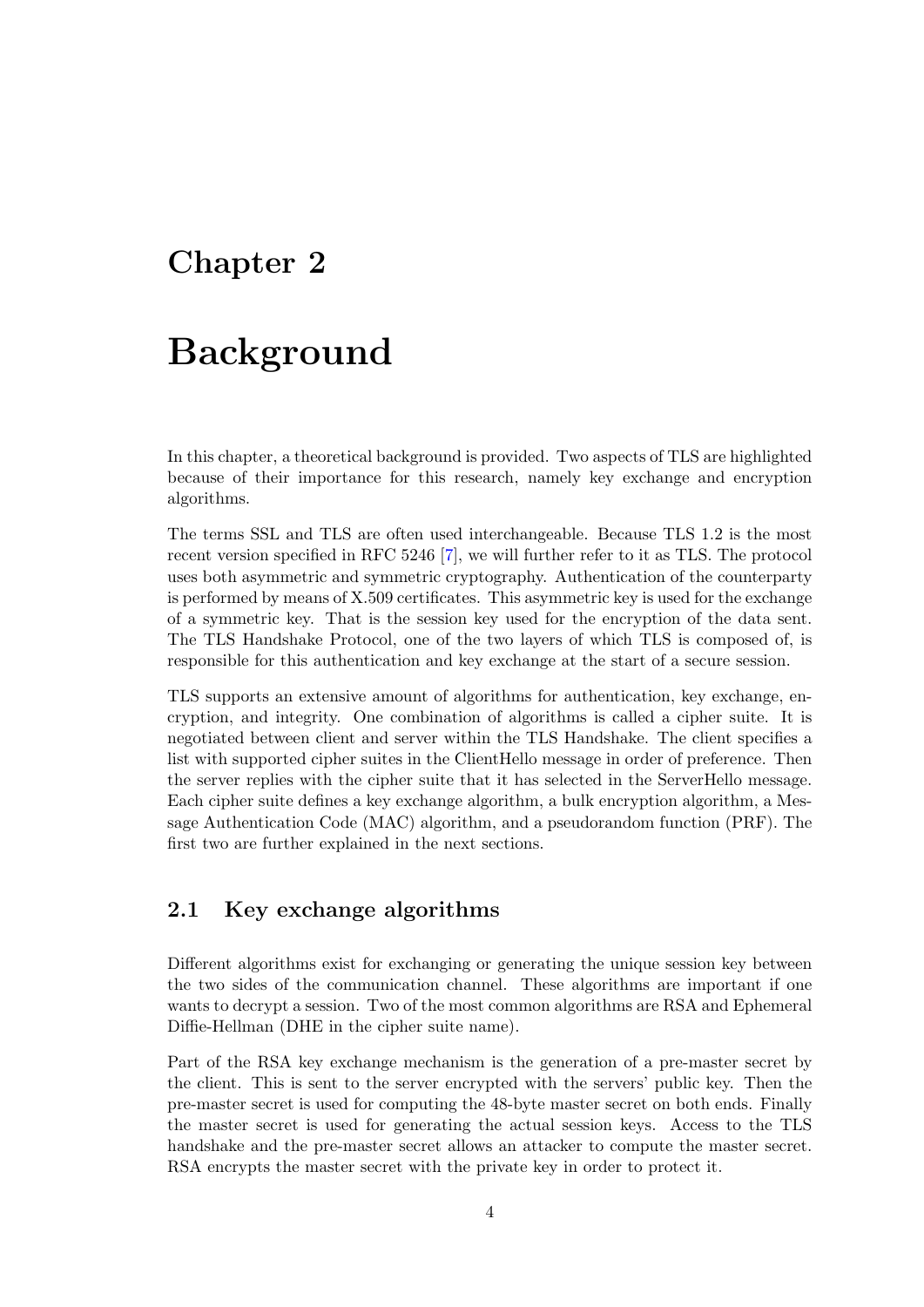Diffie-Hellman uses key generation with the use of public and private components. Client and server both compute the master secret. Only the public components are sent over the network, but interception does not provide enough information to compute the master secret or the session keys. Ephemeral suites use session keys that do not include the servers' private key in the computation. Therefore, compromise of the private key does not result in the compromise of all previously intercepted sessions. This characteristic provides perfect forward secrecy [\[8\]](#page-29-8).

#### <span id="page-9-0"></span>2.2 Bulk encryption algorithms

<span id="page-9-3"></span>The bulk encryption algorithm specifies the cipher used to encrypt the message stream. Some of the most common ciphers used in  $TLS<sup>1</sup>$  $TLS<sup>1</sup>$  $TLS<sup>1</sup>$  applications are displayed in Table [2.1.](#page-9-3) DES (Data Encryption Standard) is also included, but is no longer supported since TLS 1.2. Each cipher has a specific key length, which is important for its strength.

|            | Cipher Key length (bits) |
|------------|--------------------------|
| <b>DES</b> | 46                       |
| 3DES       | 168                      |
| RC4        | $40 - 128$               |
| A ES       | 128 - 256                |

Table 2.1: The key space of common ciphers

Another "cipher" that can be negotiated is NULL encryption, which means that no encryption is applied, and therefore data can be obtained in plain text.

### <span id="page-9-1"></span>2.3 RDP encryption

Because TLS is application protocol independent, other protocols can built on top of it. Among those protocols is RDP, which is specified by Microsoft as an open protocol [\[9\]](#page-29-9). RDP provides two levels of security, called enhanced and standard security. TLS 1.0, 1.1, 1.2, and Credential Security Support Provider (CredSSP) are used for the enhanced security level. Older versions of Windows use the *standard security* level by default. This security level does not verify the identity of the server.

A simplified view of the RDP network stack is shown in Table [2.2.](#page-10-0) An RDP session starts with the establishment of a TLS channel. For enhanced security the server is authenticated. CredSSP is used for authentication of the user that connects to the remote desktop computer. CredSSP uses Kerberos or NT LAN Manager (NTLM) for that case. On the right side, the protocol stack for RDP traffic is shown, which uses several protocols for transport and communication, such as the transport service named Transport Packet (TPKT).

<span id="page-9-2"></span><sup>1</sup> Information based on ClientHello packets from several browsers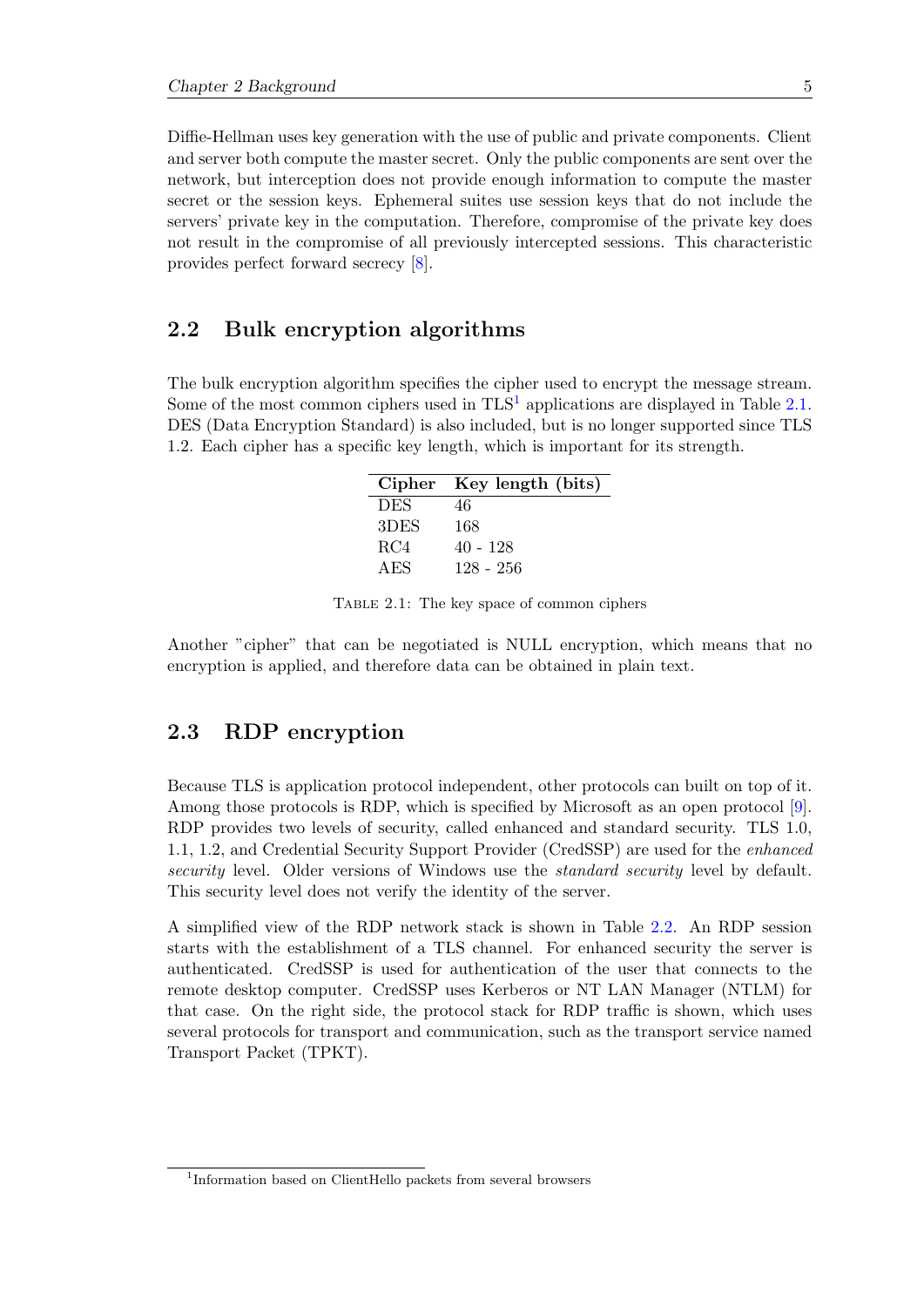<span id="page-10-0"></span>

| Kerberos / NTLM | RDP                       |  |  |  |  |
|-----------------|---------------------------|--|--|--|--|
| CredSSP         | Transport & Communication |  |  |  |  |
| TLS.            |                           |  |  |  |  |
|                 | <b>TCP</b>                |  |  |  |  |

Table 2.2: Network stack of RDP authentication and data

Standard security supports five different encryption levels as displayed in Figure [2.1.](#page-10-1) Enhanced security supports a subset of the encryption levels, namely Client Compatible, High, and FIPS (Federal Information Processing Standard). Except for FIPS, which only allows 3DES, the encryption algorithm is negotiated between client and server.

<span id="page-10-1"></span>

| <b>Selected</b><br><b>Encryption</b><br>Level | <b>Selected</b><br><b>Encryption</b><br><b>Method</b> | <b>Data Encryption</b>                                                |
|-----------------------------------------------|-------------------------------------------------------|-----------------------------------------------------------------------|
| None $(0)$                                    | None $(0x00)$                                         | None                                                                  |
| Low $(1)$                                     | 40-Bit (0x01)<br>56-Bit (0x08)<br>128-Bit (0x02)      | Client-to-server traffic only<br>using RC4                            |
| Client Compatible<br>(2)                      | 40-Bit (0x01)<br>56-Bit (0x08)<br>128-Bit (0x02)      | Client-to-server and server-<br>to-client traffic using RC4           |
| High $(3)$                                    | 128-Bit (0x02)                                        | Client-to-server and server-<br>to-client traffic using RC4           |
| FIPS(4)                                       | FIPS (0x10)                                           | Client-to-server and server-<br>to-client traffic using Triple<br>DES |

FIGURE 2.1: Standard RDP Security [\[9\]](#page-29-9)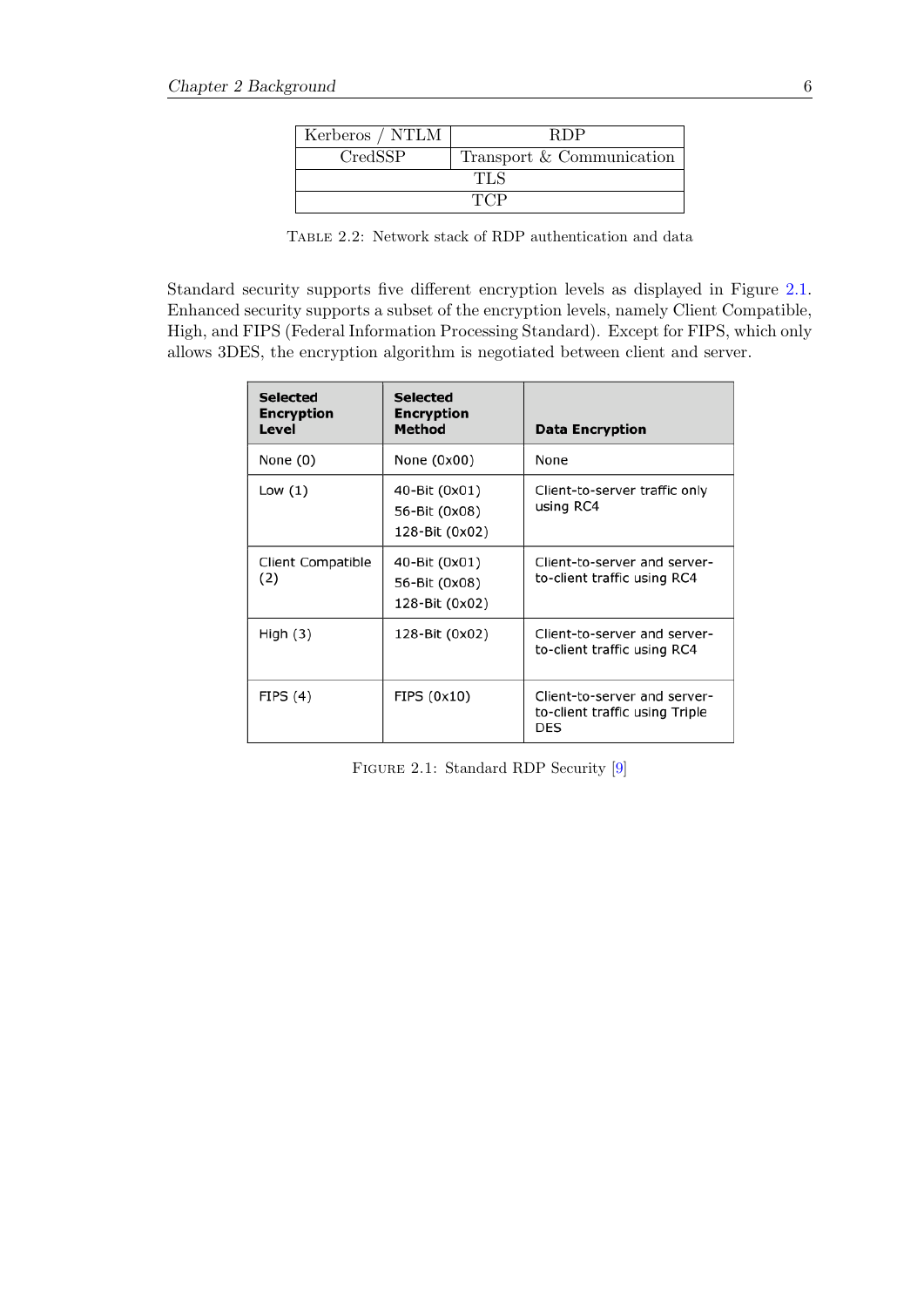## <span id="page-11-0"></span>Chapter 3

# Methodology

This chapter describes the approach of this research. In order to answer the research questions the following steps are performed:

- 1. Identification of weak cryptography;
- 2. Decoding of encrypted traffic;
- 3. Identification of attack requirements;
- 4. Classification of attack feasibility.

### <span id="page-11-1"></span>3.1 Identification of weak cryptography

In order to identify the cipher suites that are considered weak, security and governmental organisations are consulted. These organisations have recommendations about the ciphers that should not be used according to the security level an organisation has to meet. Both PCI DSS (Payment Card Industry Data Security Standard) [\[10\]](#page-29-10) and ISO/IEC 27001 recommend the use of strong cryptography but do not specify key lengths or algorithms<sup>[1](#page-11-3)</sup>. Therefore the definition of weak ciphers is mainly based on the more specific and practical SSL Labs and OWASP, which describe best practises.

### <span id="page-11-2"></span>3.2 Decoding of encrypted traffic

The practical feasibility of decryption is experimentally verified. For generating network traffic a test lab with multiple virtual servers was created. The virtual machines were running Ubuntu 12.10, Windows Server 2003, 2008, and 2012. Using the tools as described by Vandeven [\[8\]](#page-29-8), several setups are investigated in order to identify requirements for traffic decoding. Our starting point is traffic that is already captured. In that case no interference with the handshake is possible anymore. As a consequence there is no possibility to downgrade the security level, SSL version or cipher suite.

<span id="page-11-3"></span><sup>&</sup>lt;sup>1</sup>The versions consulted are PCI DSS version 3.0 (November 2013), ISO/IEC 27001:2013(E), and ISO/IEC 27002:2013(E)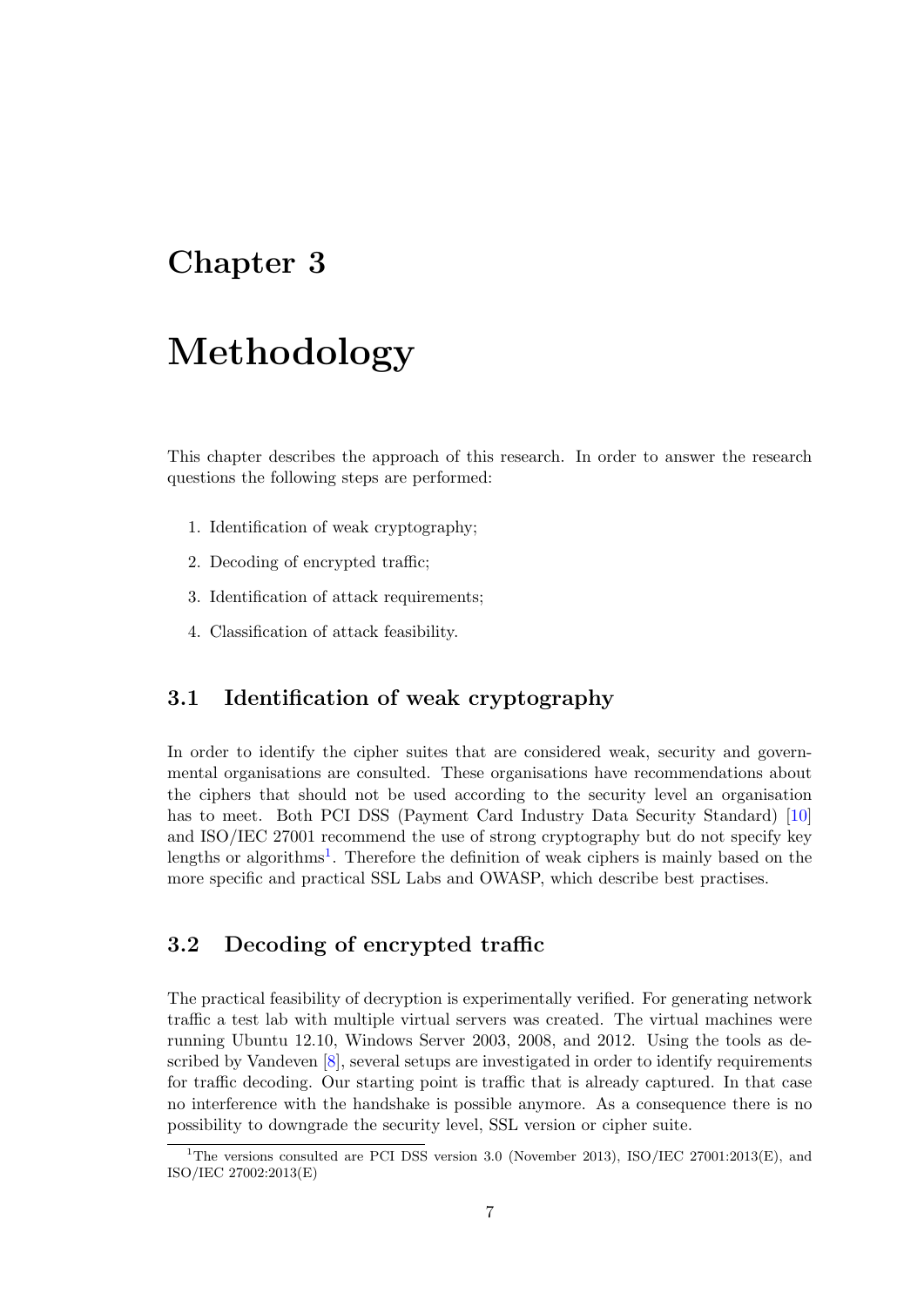#### <span id="page-12-0"></span>3.2.1 Experimental setup

<span id="page-12-1"></span>We first verified the feasibility of decrypting HTTPS traffic. The Ubuntu server running a standard Apache configuration with mod\_ssl was used for this. For the decryption of RDP traffic, remote desktop was enabled on the Windows Server 2012 machine. The experiments conducted are displayed in Table [3.1.](#page-12-1)

| <b>System</b> | Traffic type                                       |
|---------------|----------------------------------------------------|
| Ubuntu        | <b>HTTPS</b>                                       |
|               | Windows Server 2012 RDP - Enhanced Security (TLS)  |
|               | Windows Server 2012 RDP - Standard Security (Low)  |
|               | Windows Server 2012 RDP - Standard Security (High) |

Table 3.1: Decryption experiments

The web page was requested using the OpenSSL s\_client, because that allowed for full control over the cipher suite and it has verbose output regarding the session. To ensure that standard or enhanced RDP security was used, it was explicitly configured to be enforced on both server and client. On Windows Server, those settings are configured in the group policy editor. The Server 2003 and 2008 instances were used for analysis of their default settings.

<span id="page-12-2"></span>

Figure 3.1: Network setup

As shown in Figure [3.1,](#page-12-2) the machine in the middle of the network topology acted as sniffer. It listened on the bridge interface that connected the servers with the rest of the network. For this part of the research tcpdump was used, but alternatives as Wireshark, tshark or ssldump can be used as well. Traffic was captured with tcpdump as follows:

# tcpdump -w traffic.pcap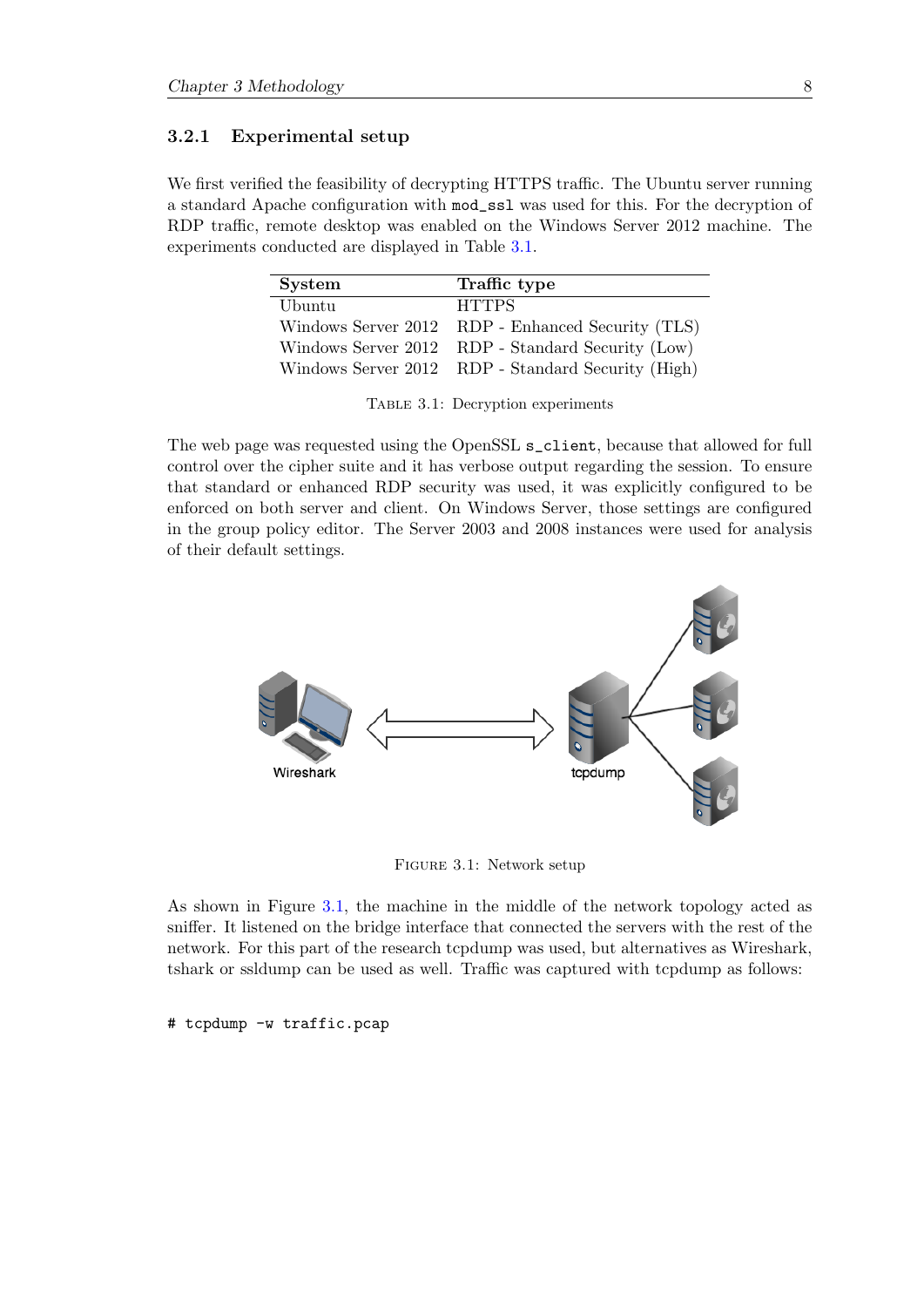#### <span id="page-13-0"></span>3.2.2 Decryption of traffic

Wireshark, an open-source packet analyser, was used for the analysis and decryption of the captured traffic. The newest version (1.10.7) during the time of research was used as well as an older version (1.8.2). Decryption results differed considerably. The newer version was better in dissecting RDP packets. Some of the decrypted packets could be read only with this version.

Known private keys are used in this research project in order to analyse the decryption process. For Apache this key can be copied from the file system. Exporting the private key of a Windows server cannot be done directly from the operating system. For Server 2003 it can be exported via the management interface, but for newer versions that is not allowed. A tool for invoking Windows security functions, Mimikatz<sup>[2](#page-13-4)</sup>, could be used for this purpose. The procedure followed is described on the FreeRDP wiki [\[11\]](#page-29-11).

### <span id="page-13-1"></span>3.3 Identification of attack requirements

A division is made between Wireshark-specific requirements and requirements to the traffic and session.

#### <span id="page-13-2"></span>3.3.1 Wireshark-specific requirements

The decryption of TLS traffic is explained by Wireshark [\[12\]](#page-29-12). Based on this information requirements for decryption are identified:

- Wireshark must be compiled against GnuTLS (for Linux systems);
- The RSA key file must be in PEM format or be a PKCS#12 keystore with password provided;
- The RSA key file must only contain the private key with the correct header and footer;
- The format of the master secret must be in the correct format. For RSA key exchanges a Session-ID is required.

#### <span id="page-13-3"></span>3.3.2 Session requirements

From the background information about TLS it follows that the requirements to the TLS session are:

- Knowledge of the private key of the server and a handshake that does not use Diffie-Hellman or the master secret used to encrypt the session data;
- No ephemeral suite is used;
- The session is not reused.

<span id="page-13-4"></span><sup>2</sup>https://github.com/gentilkiwi/mimikatz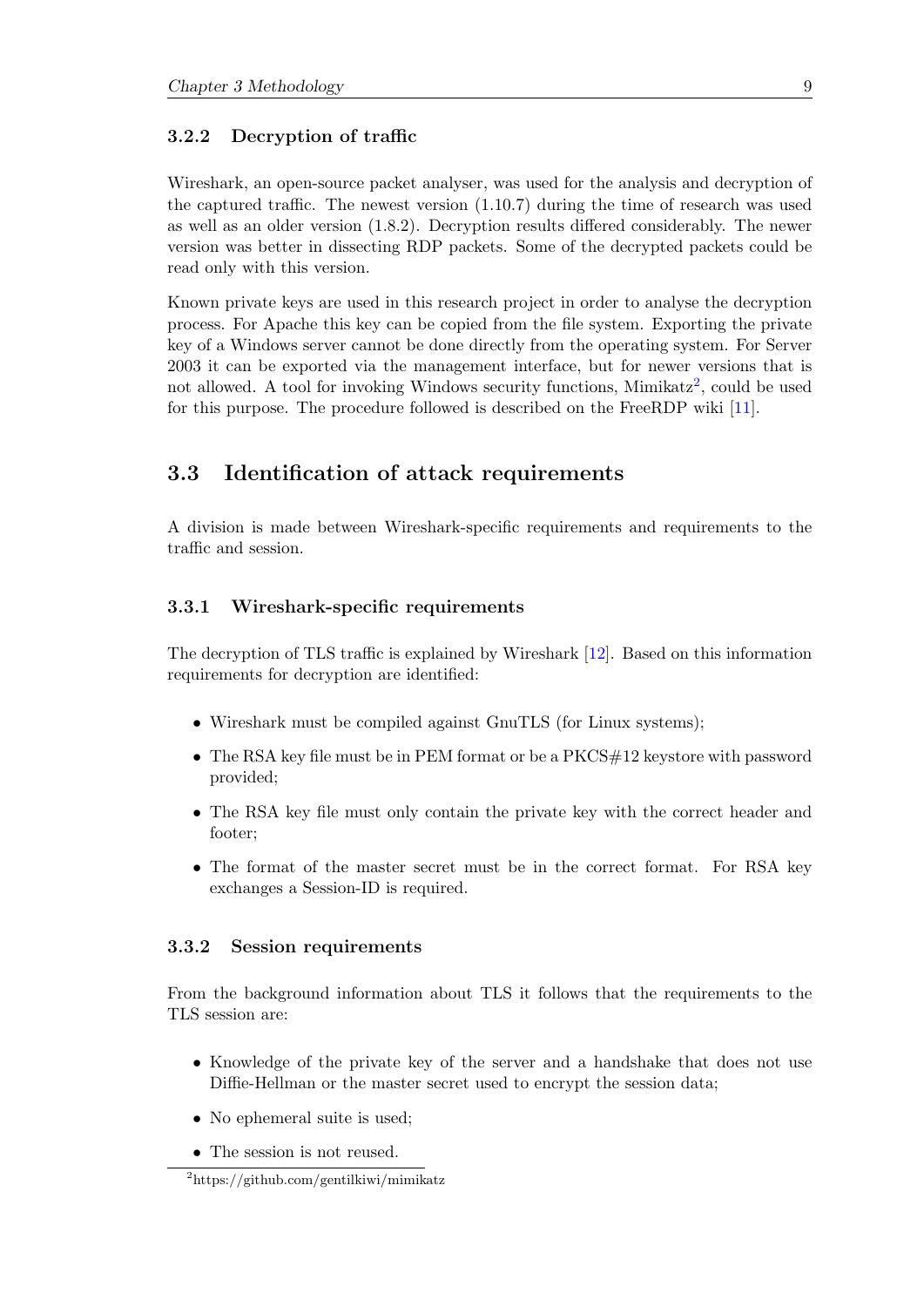### <span id="page-14-0"></span>3.4 Classification of attack feasibility

The method for classifying the cost of brute-force attacks as described by Blaze et al. [\[2\]](#page-29-2) has been used for the classification of symmetric and factorisation based systems. The type of attackers that they have defined are explained in Section [3.4.1.](#page-14-1) The approach from Lenstra [\[3\]](#page-29-3) for calculating the cost of an attack has been used in our research. This is described in Section [3.4.2.](#page-14-2) The classification for crypto-analytical attacks is based on specific literature concerning those attacks.

#### <span id="page-14-1"></span>3.4.1 Type of attackers

Blaze et al. [\[2\]](#page-29-2) describe different type of attackers plus the budget they have at their disposal, together with the equipment they use. These categories have been used in this research project:

- Hacker: \$400;
- Small organisation: \$10k;
- Medium organisation: \$300k;
- Large organisation: \$10M;
- Intelligence agency: \$300M.

These numbers are used in the calculations that are described in the next section.

#### <span id="page-14-2"></span>3.4.2 Calculation

Developments in hardware and cryptanalysis result in a decrease of the attack effort over a certain amount of time. Because studies were used that describe the attack effort in previous years, we have to take this into account. The figures from these studies have to be adjusted for new developments. Besides that, the attack effort has to be calculated for the different budgets as described in the previous section.

In order to have up-to-date figures for the developments in technology Moore's law is used. This law says that computing power doubles every 18 month. Lenstra [\[3\]](#page-29-3) applied Moore's law as follows: "The cost of any fixed attack effort drops by a factor 2 every 18 months". Integer factorisation poses a problem that differs from exhaustive key search. Not only the cost of factoring drops by a factor 2 in 18 months, but the cost of equipment also drops with the same rate. Therefore, the Double Moore factoring law is applied on these calculations, which Lenstra defined as: "The cost of factoring any fixed modulus drops by a factor 2 every 9 months".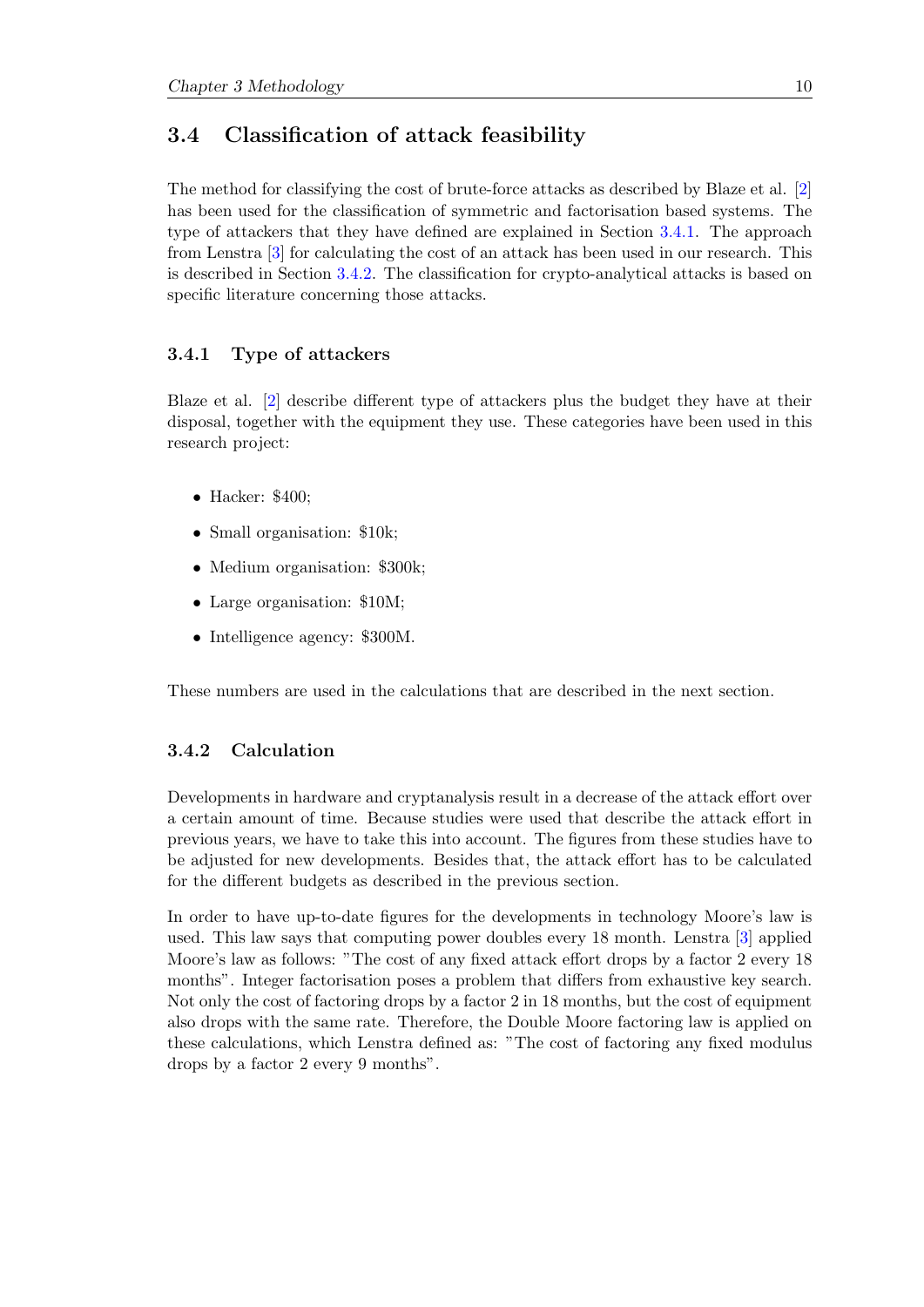Lenstra [\[3\]](#page-29-3) uses the same formula for the cost of breaking symmetric and factorisation based systems. With his method the time of a key search can be calculated for different budgets. This same method is also used in the estimations by Gehrmann et al. [\[5\]](#page-29-5). Lenstra describes the cost of an attack as being  $c$  dollars, to be realised in  $d$  days. For any reasonable w, the attack can be realised in  $d/w$  days by a device costing cw dollars. This implies that the cost-performance ratio is constant, i.e. with a larger budget available, the number of days needed to break a key decreases with the same factor. The cost of an attack can then be specified in *dollardays*: the amount of dollars it costs to break a key in one day.

The calculations are automated in a Python script. Below is a part of the script. The full version can be found in Appendix [A.](#page-26-0) The results obtained with the help of these formulae can be found in Section [4.3.](#page-21-0)

```
x = [400, 10000, 300000, 10000000, 300000000]
# dollardays (getting the cost for cracking in one day):
# d/w = 1, thus d = w, thus c*w = c*d)cd = c * d# Apply Moore's law
a = (y2 - y1) * 12c = cd / (2 ** (a/18))d = 1# b = cw, thus w = b / ci = 0for b in x:
       w = b / ct = d / w...
```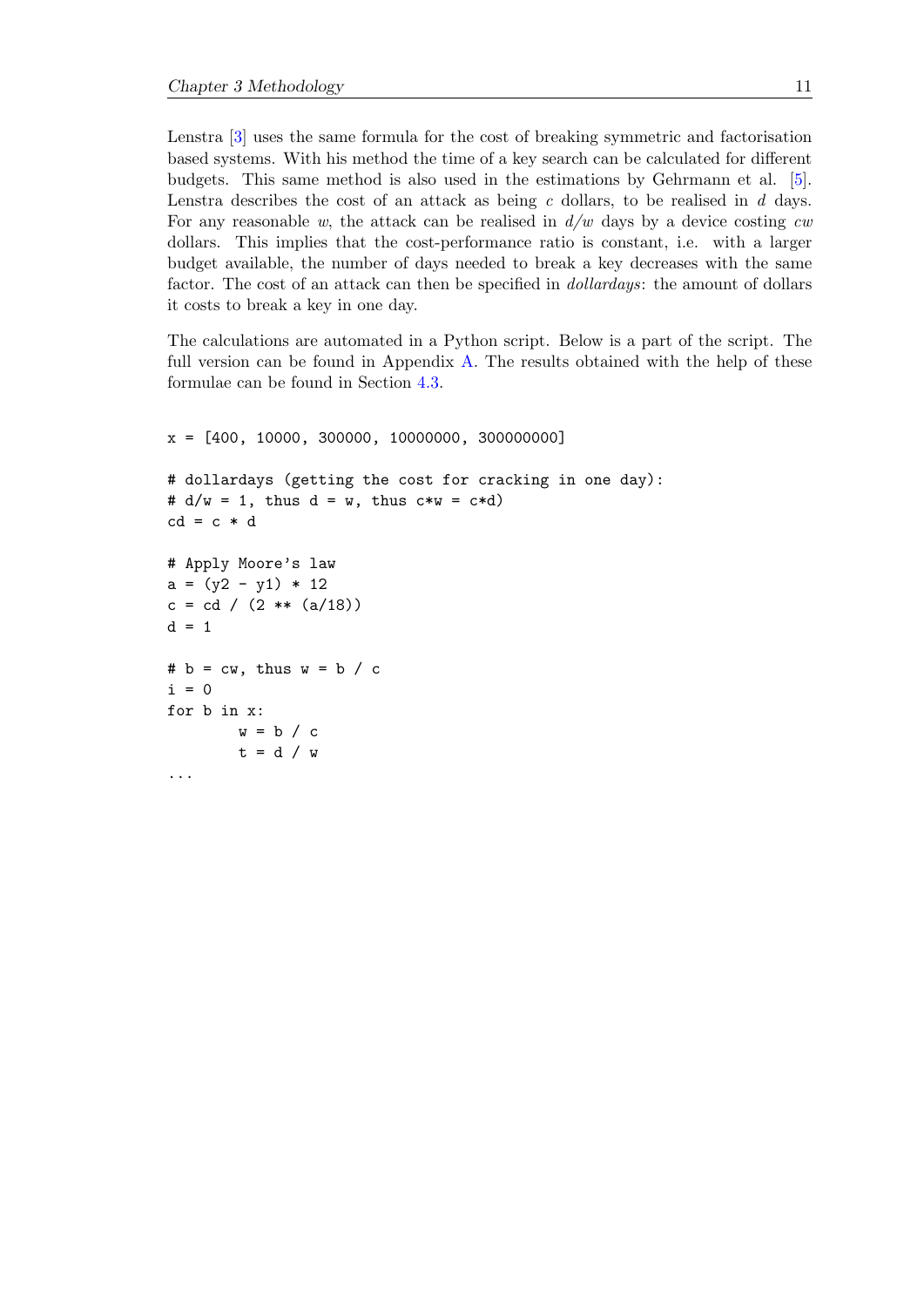## <span id="page-16-0"></span>Chapter 4

# Results

This chapter describes the results of this research. First, weak cryptography as described by security organisations is identified. Then, the practical feasibility of decoding encrypted traffic is verified. Finally, a classification is created for the feasibility of cracking the weak ciphers.

### <span id="page-16-1"></span>4.1 Identification of weak cryptography

The usage of weak cryptography in applications invites an attacker to conduct attacks against it. The following categories of weak cryptography have been identified:

- 1. Cipher suites with key sizes smaller than 128 bits;
- 2. Ciphers with cryptographic weaknesses;
- 3. RSA keys with short length.

#### <span id="page-16-2"></span>4.1.1 Cipher suites with key sizes smaller than 128 bits

Cipher suites define the size of the symmetric session key. SSL Labs describes that 128 bits is the recommended minimum key length today to provide enough protection against brute force attacks [\[13\]](#page-29-13). As shown in Table [2.1,](#page-9-3) DES and the RC4 types that use 40 or 56 bits keys have a key size that is smaller than 128 bits. That results in an attack effort that is equal to the key space of the ciphers as can be seen in Table [4.1.](#page-17-4) 3DES provides only 108 or 112 bits of security and therefore is below the recommend minimum. This is due to the two keys that are being used for encryption. Also Export level (EXP/EXPORT in cipher suite name) cipher suites belong to this category. Those cipher suites have a restricted length of 40 bits, designed for US export regulations.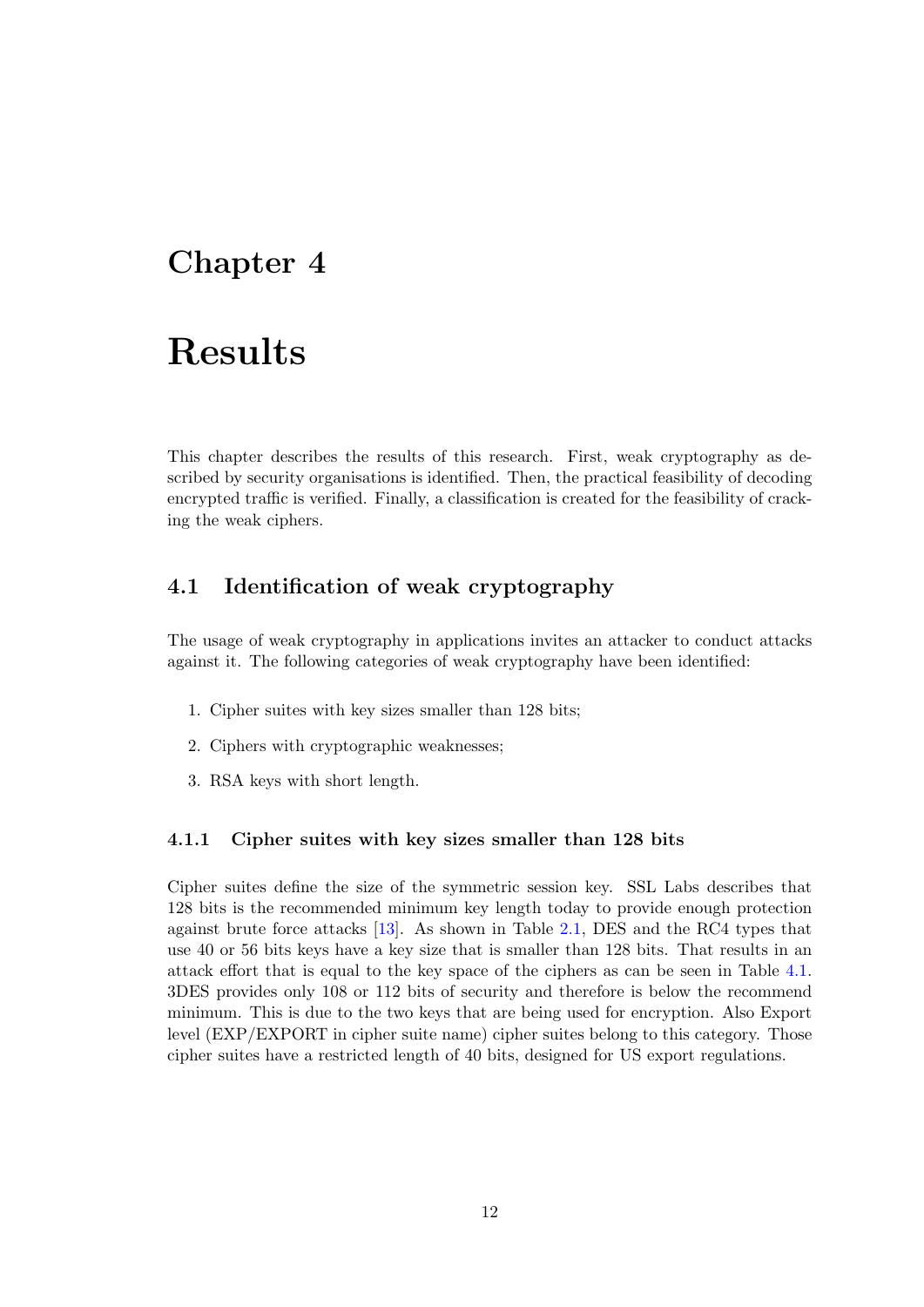| Cipher     | Attack effort                       |
|------------|-------------------------------------|
| <b>DES</b> | $2^{\degree}40$                     |
| 3DES       | $2^{\textdegree}112$                |
| RC4        | $2^{\char`-}40$ - $2^{\char`-}128$  |
| AES        | $2^{\degree}128$ - $2^{\degree}256$ |
|            |                                     |
|            | TABLE 4.1: Attack effort            |

#### <span id="page-17-4"></span><span id="page-17-0"></span>4.1.2 Ciphers with cryptographic weaknesses

RC4 was first recommended for mitigation of the BEAST attack. Now, this advice has been withdrawn because of the discovery of crypto-analytical attacks [\[13\]](#page-29-13). Parts of the plain text can be recovered because of statistical biases in the RC4 key table. However,  $13 \times 2^{20}$  encrypted sessions are needed to perform the most recent attack, a double-byte bias attack. It is expected that the attacks on RC4 will improve in the future [\[14\]](#page-29-14).

#### <span id="page-17-1"></span>4.1.3 RSA keys with short length

Public RSA keys that are used for the authentication of the server should be at least 2048 bits [\[15\]](#page-29-15). RSA keys with a smaller size are considered weak because they are vulnerable for integer factorisation. This attack can recover the private key by factorisation of the modulus N, which is part of the public key. The largest key size that is publicly known to be factorised is RSA-768 [\[16\]](#page-30-0).

### <span id="page-17-2"></span>4.2 Decoding of encrypted traffic

This section describes the process of decoding encrypted traffic. First, methods for obtaining the private or session key are described. Then the results of the decryption expirements are analysed.

#### <span id="page-17-3"></span>4.2.1 Obtaining the key

Before traffic can be decrypted, the session or private key has to be obtained first. Several methods are identified for achieving that. Based on Section [4.1](#page-16-1) the following methods can be identified:

- Brute force (exhaustive key search);
- RSA factorisation;
- Crypto-analytical attacks.

Exhaustive key search or brute force is a crypto-analytical attack that searches the key space of a cipher in order to find the correct key of encrypted data. Usually special purpose hardware, such as FPGA designs, is used for optimising this process in terms of speed.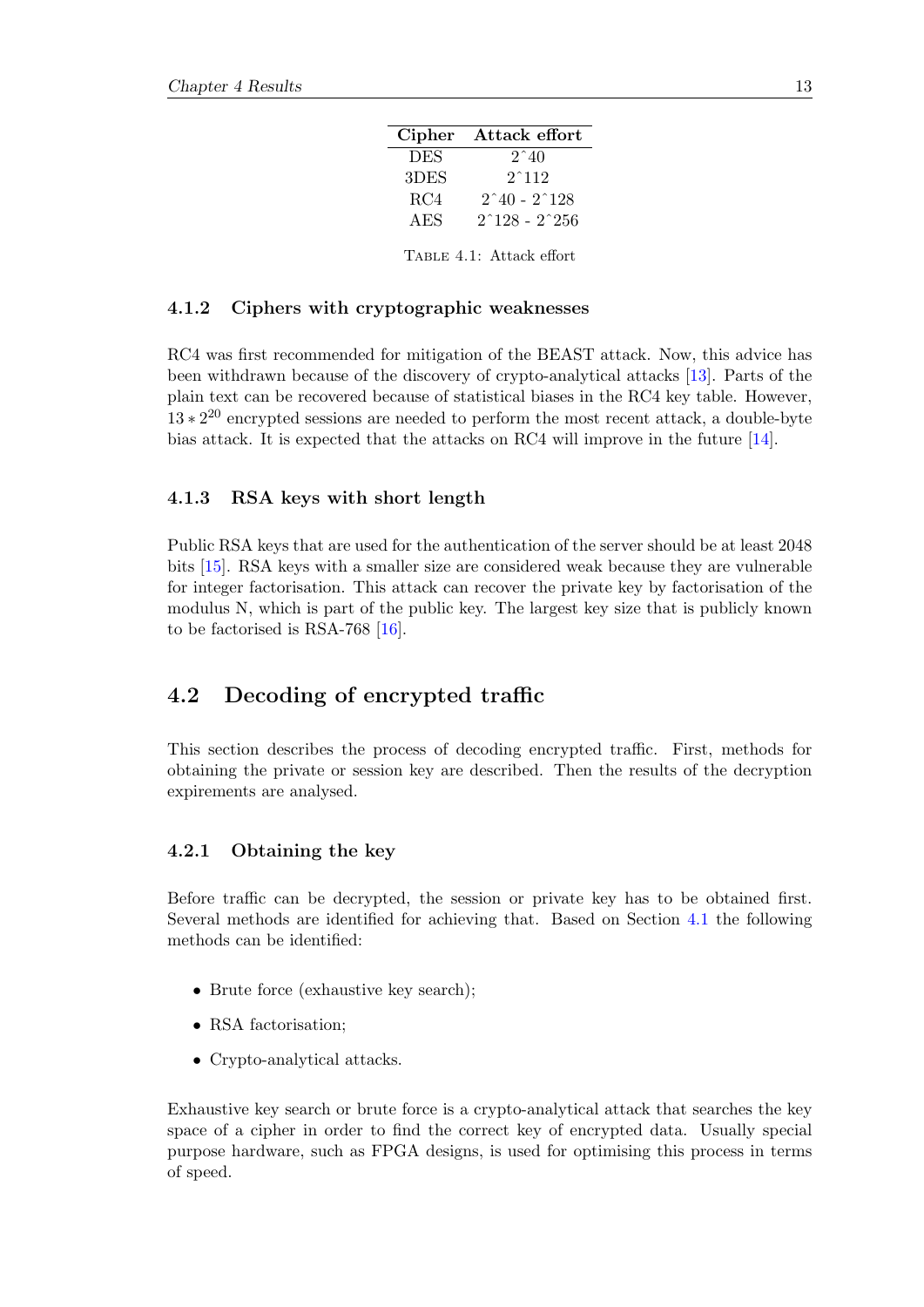For RSA factorisation, several tools are available that can run on desktop computers.  $Sage<sup>1</sup>$  $Sage<sup>1</sup>$  $Sage<sup>1</sup>$ , a mathematical software package based on Python, can be used for small numbers. Msieve<sup>[2](#page-18-3)</sup> is a C library with a suite of algorithms for factoring large integers. Lastly we note that crypto-analytical attacks exist in different variations. Not all of them are usable against weak ciphers, or result in decryption of the whole stream of traffic. For instance the attacks may result in recovering a web cookie only. Therefore, not every attack is covered in this report. The feasibility of the attacks identified is considered in Section [4.3.](#page-21-0)

#### <span id="page-18-0"></span>4.2.2 Experimental results

During this research project traffic was intercepted and decrypted successful with Wireshark, except for the HTTPS session with its session key. The results are displayed in Table [4.2.](#page-18-4) These results are further explained below.

<span id="page-18-4"></span>

| System                |                        | Traffic type Decoding successful with |               |
|-----------------------|------------------------|---------------------------------------|---------------|
|                       |                        | Private key                           | Master secret |
| Ubuntu                | <b>HTTPS</b>           | yes                                   | no            |
| Server 2012 TLS       |                        | yes                                   | yes           |
| Server 2012 RDP - Low |                        | ves                                   | yes           |
|                       | Server 2012 RDP - High | ves                                   | yes           |

Table 4.2: Results of decryption experiments

#### <span id="page-18-1"></span>4.2.3 Decryption of HTTPS traffic

The packet capture can be analysed to answer the question whether the session meets the requirements as described in [3.3.2.](#page-13-3) The first step is identifying the used cipher suite in order to look for possible weak ciphers. The ServerHello packet can be used to identify the negotiated cipher suite. This information is included in the Cipher Suite field of this packet. When the key exchange method is RSA, the attacker needs to be in the possession of either the private key or the session key in order to decrypt the traffic. For a session with Diffie-Hellman key exchange, it is only possible to decrypt using the symmetric session key.

```
TLSv1.1 Record Layer: Handshake Protocol: Server Hello
        Content Type: Handshake (22)
        Version: TLS 1.1 (0x0302)
        Length: 58
        Handshake Protocol: Server Hello
            Handshake Type: Server Hello (2)
            Length: 54
            Version: TLS 1.1 (0x0302)
            Random
            Session ID Length: 0
            Cipher Suite: TLS_RSA_WITH_3DES_EDE_CBC_SHA (0x000a) ...
```
<span id="page-18-2"></span><sup>1</sup>www.sagemath.org

<span id="page-18-3"></span><sup>2</sup> sourceforge.net/projects/msieve/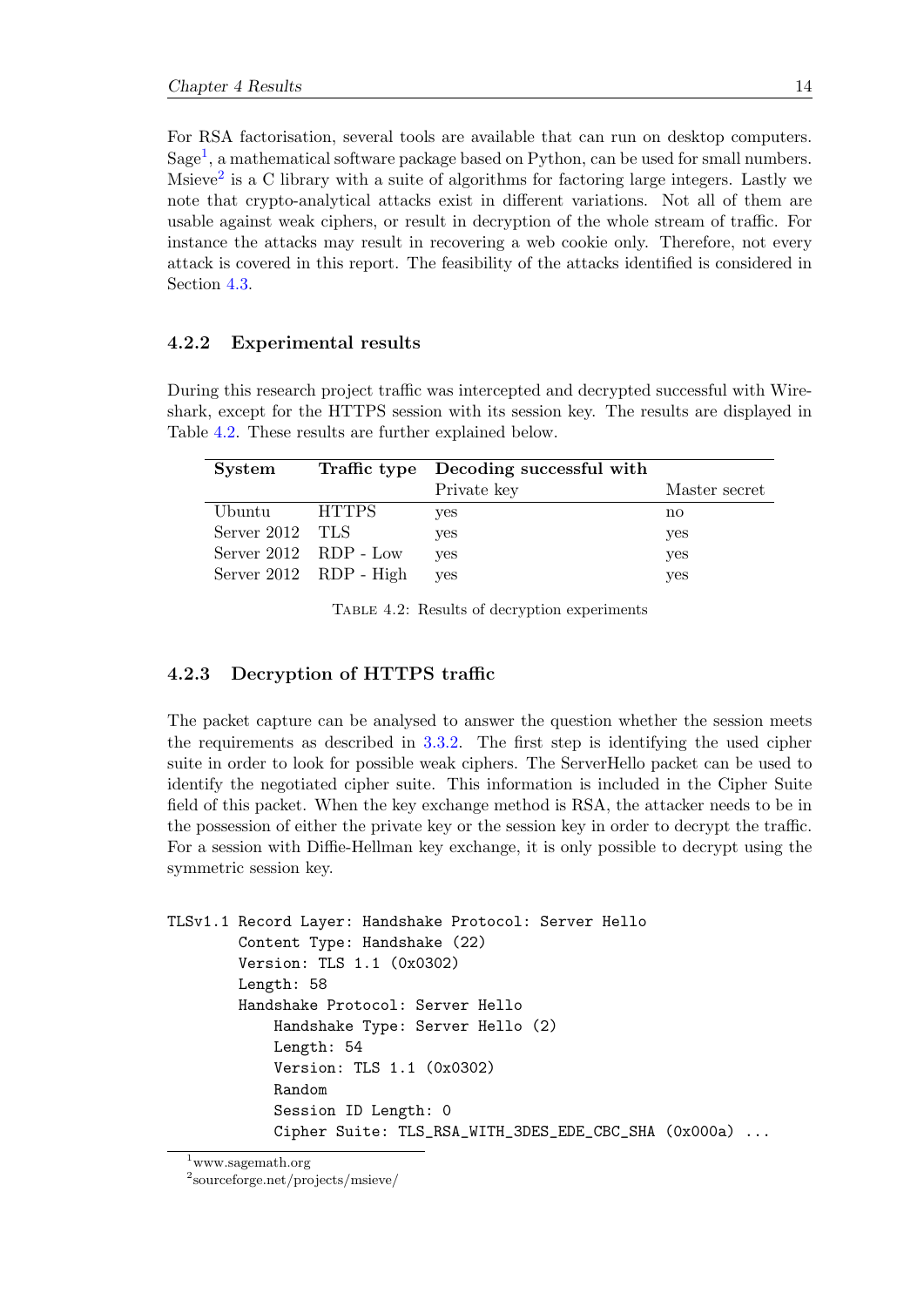#### <span id="page-19-0"></span>4.2.3.1 Using private key

After the private key has been retrieved, the process for decrypting HTTPS traffic is straight forward. All settings regarding TLS traffic can be found in the Wireshark preference panel under Protocols, SSL. The information that needs to be provided under the RSA keys list is the IP address of the server, the port number, the protocol, and the private key. For HTTPS, the following parameters are specified: <server-ip>,443,http,<path to key>. This results in plain HTTP data, which can be shown with Follow SSL stream (a related packet must be selected).

#### <span id="page-19-1"></span>4.2.3.2 Using session key

It turned out that the Export SSL Session Keys option that is available in Wireshark, does not export the session key, but the master secret. The master secret is not the same as the actual encryption keys. This is described in section 6.3 Key Calculation of RFC 5246 [\[7\]](#page-29-7). A consequence for the brute-force attack is that the session key cannot be imported directly into Wireshark. Further research has to be performed for solving this problem. Decryption with the master secret will be described instead.

The master secret for RSA key exchanges is configured in the preference panel for the SSL dissector in the following format<sup>[3](#page-19-2)</sup>:

- \* "RSA Session-ID:xxxx Master-Key:yyyy"
	- \* Where xxxx is the SSL session ID (hex-encoded)
	- \* Where yyyy is the cleartext master secret (hex-encoded)

For using the master secret with an RSA cipher suite, also the SSL Session ID is needed. This value can be found in the same ServerHello packet. When it is absent, the value of Session ID Length is equal to zero as is the case for the packet shown. That resulted in traffic that could not be decrypted. Unfortunately Wireshark needs the Session ID for mapping the traffic flow to the private key. Decryption of the traffic should be possible without providing the Session ID. One option is to use the format for non-RSA traffic (shown below). Another option is to use a different tool such as  $\text{Unsniff}^4$  $\text{Unsniff}^4$  that can decrypt the traffic with the master secret only.

For Diffie-Hellman key exchanges Wireshark requires the master secret to be in a file with the client random, which can be copied from the ClientHello packet. The master secret for Diffie-Hellman needs to be provided in the following format:

" CLIENT\_RANDOM xxxx yyyy"

- \* Where xxxx is the client\_random from the ClientHello (hex-encoded)
- \* Where yyy is the cleartext master secret (hex-encoded)

<span id="page-19-3"></span><span id="page-19-2"></span><sup>3</sup>Code snippets from the Wireshark source code (version 1.10.8)  $4$ www.unleashnetworks.com/blog/?p=574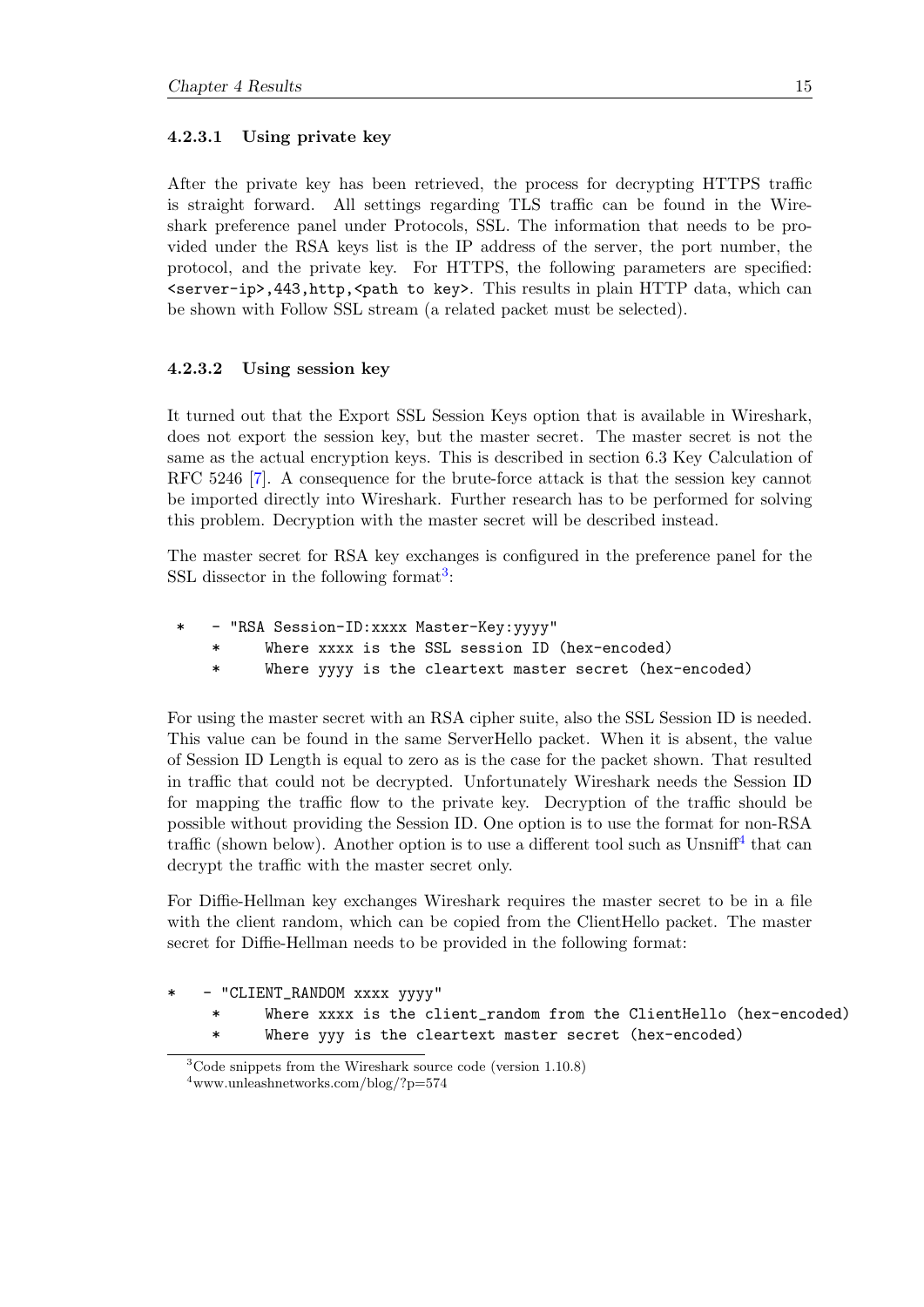#### <span id="page-20-0"></span>4.2.4 Decryption of RDP traffic

Decryption of RDP traffic does in general not differ much from HTTPS traffic. Therefore, only the differences are highlighted in this section. When viewing the encrypted RDP traffic no human-readable information can be derived. This is in contrast with HTTPS traffic where TLS Handshake packets are dissected by Wireshark. For the standard security level the packets are recognised as TCP streams. This may differ per Windows Server version as a capture for Server 2008 was interpreted differently by Wireshark. A couple of SSL packets were present in that capture, but without any meaning. For the enhanced security level also TPKT packets are dissected.

The downside of this is that the cipher suite used cannot be identified. However, as described in Section [2.3,](#page-9-1) there are only a couple of possibilities for the cipher suite. A common approach for identifying the cipher suites supported by the server is the usage of an SSL scanner. SSLMap<sup>[5](#page-20-1)</sup> was used against the Windows Server 2012 machine. The results are included in Appendix [B.](#page-28-0) Log entries for Schannel, a Windows Security Support Provider for encryption, were consulted to verify that the cipher suite shown in Wireshark was correct. This was indeed the case.

In order to decrypt RDP traffic with the private key, one should configure the SSL dissector with the following setting  $[17]$ : <server-ip>,3389,tpkt, <path to key>. Decryption with the master secret is exactly the same as for HTTPS traffic. Decryption for RDP is successful when CredSSP packets are shown. Then, user name and password can be viewed in plain text. However, the remainder of the traffic is compressed. As stated in a Microsoft article about RDP encryption [\[18\]](#page-30-2), compression needs to be disabled in order to view the unencrypted traffic.

```
Remote Desktop Protocol
    SendData
        clientInfoPDU
            flags: 0x0040
            flagsHi: 0x0000
            codePage: 1043
            optionFlags: 0x002103fb
            cbDomain: 0
            cbUserName: 26
            cbPassword: 24
            cbAlternateShell: 0
            cbWorkingDir: 0
            domain: 0000 ()
            userName: 410064006d0069006e006900730074007200... (Administrator)
            password: 700061007300730077006f00720064000000... (password)
```
The decrypted ClientInfoPDU with username and password.

<span id="page-20-1"></span><sup>5</sup> thesprawl.org/projects/sslmap/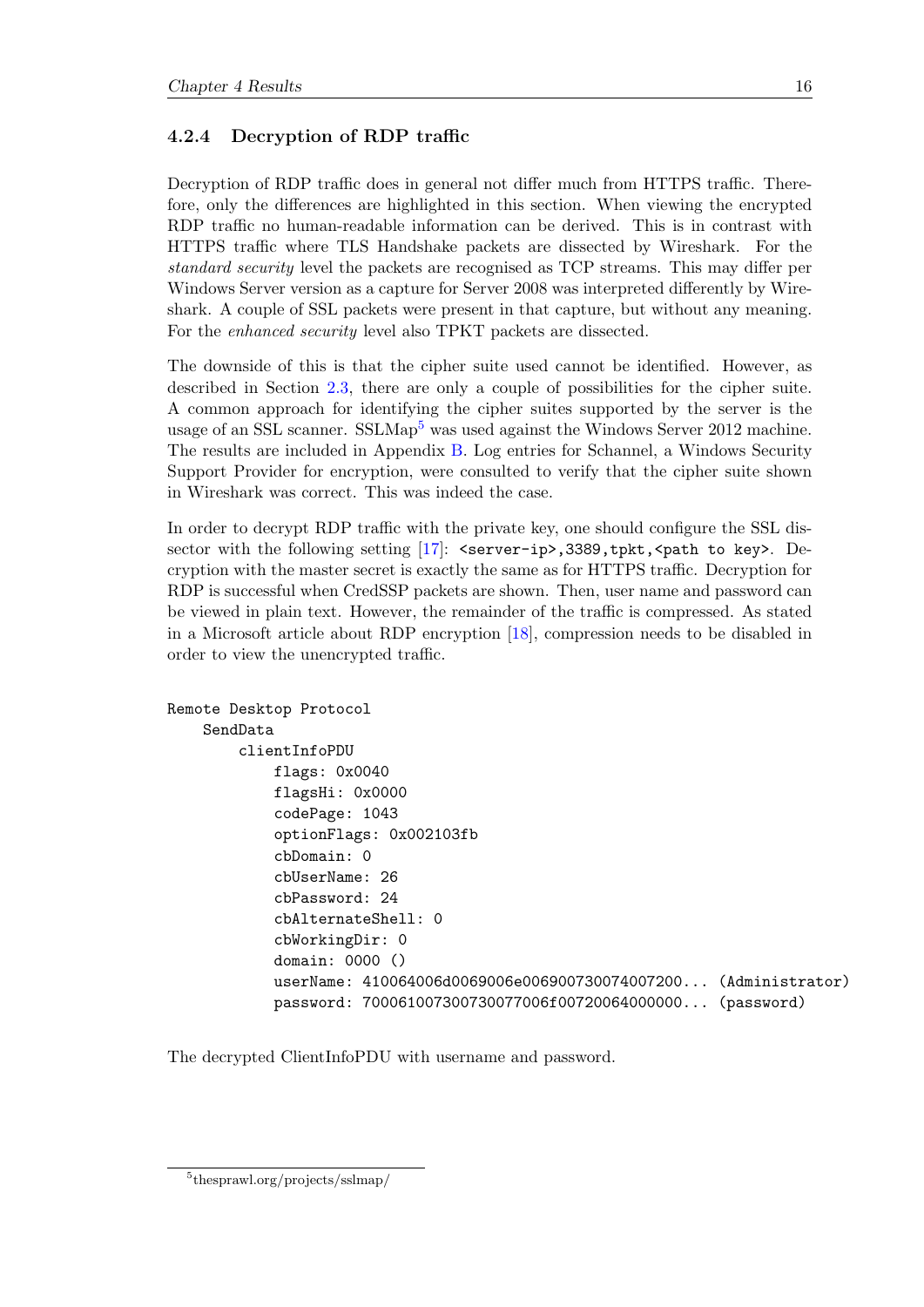### <span id="page-21-0"></span>4.3 Classification of attack feasibility

First the cost for breaking cryptographic systems is estimated. Then the feasibility of other crypto-analytical attacks is described. Our results are discussed in the end of this section.

Many estimations have been done for the costs of breaking symmetric and factorisation based keys. Those figures are renewed by applying (double) Moore's law. The recovery time for different key lenghts is calculated for each type of attacker. The estimations do not include the one time costs for design.

#### <span id="page-21-1"></span>4.3.1 Symmetric systems

Two key lengths are chosen for symmetric systems: 56-bit and 83-bit. In 2008, ECRYPT described that a 56-bit key can be cracked in one month for only 750 dollar. For 83-bit already a machine costing \$300M is needed. This machine can find the key in 73 days. A machine that can perform a 128-bit key search in one month, would still cost \$2.8 \* 10ˆ24 [\[5\]](#page-29-5). This is even infeasible for an intelligence agency with the budget as used in the calculations.

The previous developments are translated to this year, which is displayed in Table [4.3.](#page-21-3) Then cracking 56-bit session keys is feasible for the normal hacker, because it can be performed in 3.5 days on average. But cracking a symmetric system with 83-bit session keys becomes infeasible for the hacker. For an intelligence agency the attack is still feasible in around 4.6 days.

<span id="page-21-3"></span>

| Attacker            | <b>Budget</b> | Recovery time          |               |
|---------------------|---------------|------------------------|---------------|
|                     |               | 56bits                 | 83bits        |
| Hacker              | \$400         | $3.52$ days            | 3421875 days  |
| Small org.          | \$10k         | $202.5$ minutes        | 136875 days   |
| Medium org.         | \$300k        | 6.75 minutes           | $4562.5$ days |
| Large org.          | \$10M         | $0.20 \text{ minutes}$ | 136.88 days   |
| Intelligence agency | \$300M        | $0.01$ minutes         | $4.56$ days   |

Table 4.3: Time and cost for breaking symmetric keys in 2014

That means that for 3DES with a key space around 110 bits, exhaustive key search is still impractical for an attacker. Only DES and RC4 (40 or 56 bits) are feasible, while cracking RC4 (128 bit) and AES are far beyond his capabilities.

#### <span id="page-21-2"></span>4.3.2 Factorisation based systems

Relatively recent is the factorisation of RSA-512 keys used for signing the operating systems of Texas Instrument calculators. One of the keys is factored in 73 days using a desktop computer (2009). That resulted in several successful distributed attempts of other signing keys [\[19,](#page-30-3) [20\]](#page-30-4). The first successful attempt of the factorisation of a 768-bit RSA key was announced in 2010 by Bos et al. [\[16\]](#page-30-0).

Preneel [\[21\]](#page-30-5) estimated the budget that would be needed for the factorisation of RSA-768 keys. A 768-bit modulus could be factored in 95 days with a budget of 10,000 dollar.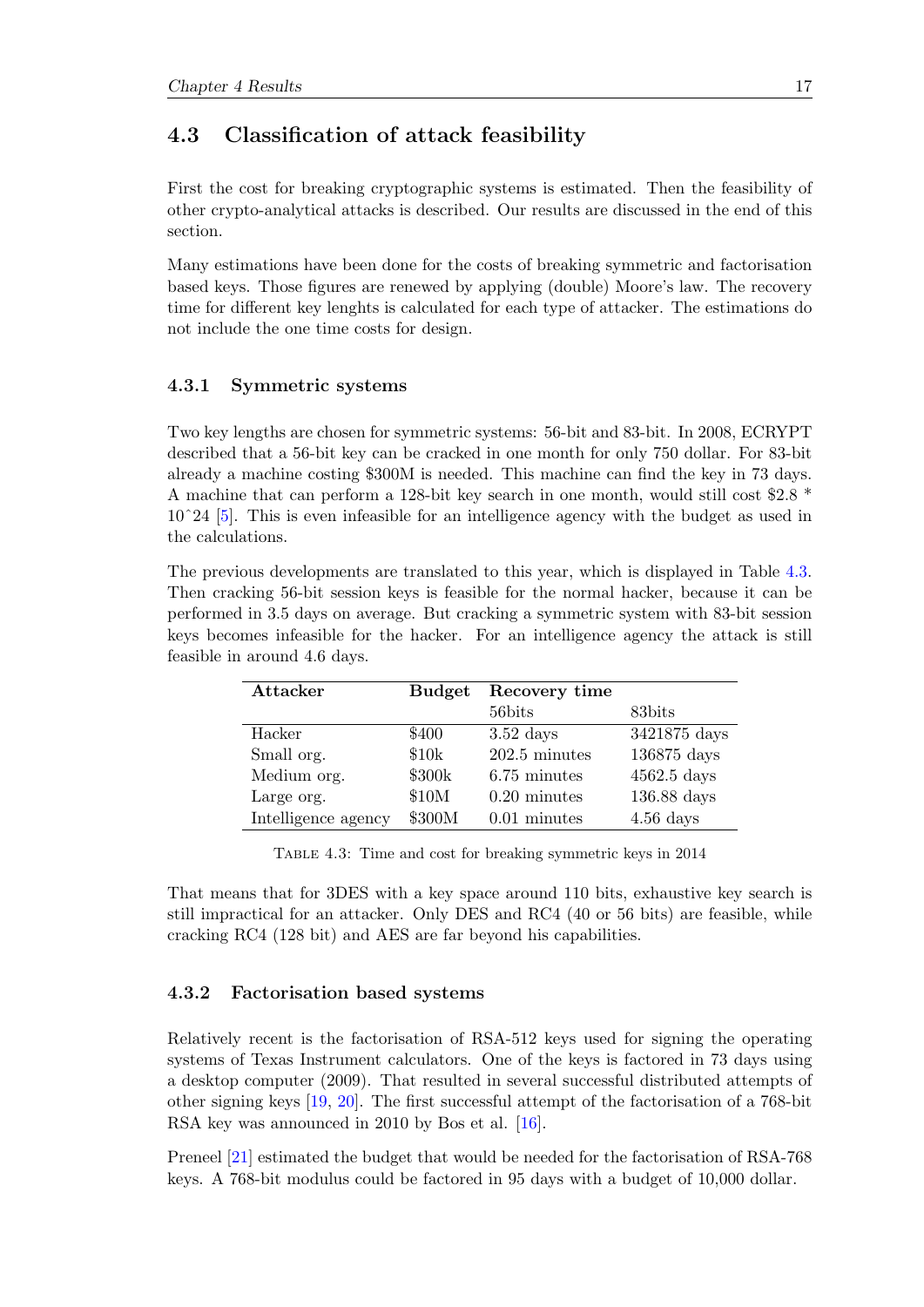| Attacker            | <b>Budget</b> | Recovery time     |                       |
|---------------------|---------------|-------------------|-----------------------|
|                     |               | 512bits           | 768bits               |
| Hacker              | \$400         | $1034.71$ minutes | $58.91$ days          |
| Small org.          | \$100k        | 41.39 minutes     | $2.36$ days           |
| Medium org.         | \$300k        | 1.38 minutes      | $113.10 \t{ minutes}$ |
| Large org.          | \$10M         | $0.04$ minutes    | 3.39 minutes          |
| Intelligence agency | \$300M        | $0.001$ minutes   | $0.11$ minutes        |

<span id="page-22-2"></span>The time and cost for RSA factorisation in 2014 is shown in Table [4.4.](#page-22-2) 512-bit RSA keys can be cracked even by a hacker. 768-bit factorisation would take the hacker about two months, but is not impossible.

Table 4.4: Time and cost for RSA factorisation in 2014

1024-bit RSA is not factorised yet. Several estimates has been done over the years as described by Coffey [\[20\]](#page-30-4). One of the most recent estimates dates from 2009 by Bos et al. [\[22\]](#page-30-6). Although these estimates are hypothetical, it can be assumed that 1024-bit factorisation is feasible for an intelligence agency. In 2012 Bernstein et al. have shown that it is also feasible for large organisations [\[23\]](#page-30-7).

#### <span id="page-22-0"></span>4.3.3 Crypto-analytical attacks

Attacks against cryptographic weaknesses have a different feasibility. For evaluating this, we consult the paper of Bernstein et al. [\[14\]](#page-29-14) about the security of RC4. The setup that is used only involves a recent consumer-grade computer. The attacks proposed apply on both TLS and WPA. They describe that  $13 \times 2^{20}$  amount of sessions are needed. And even then, only parts of the plain text can be recovered. Bernstein et al. come to the conclusion that RC4 does not provide as much security as it should, but the attacks they describe are not considered as a practical threat. Still, they point out that the attacks described could be improved in the future. Therefore, they recommended to avoid the usage of RC4 in TLS.

#### <span id="page-22-1"></span>4.3.4 Discussion

Because the calculations make use of models that easily can turn out to be too simplified, the results obtained in this way will now be more critically discussed. As expected, the calculations correspond with the recommendations for key lengths described at the beginning of this chapter. The ciphers that are recommended are those for which it is computationally infeasible to crack. Even the removal of 3DES in the near future makes sense with these results. The estimations for factorisation based systems are more optimistic than for symmetric ones. This is because the double Moore's law has been used. When looking at developments on RSA-1024 factorisation, they are not as fast as this law implies. Also, the figures that are less than one minute could be too optimistic.

Finally, the practical feasibility is concluded. This feasibility applies for someone with low resources like the hacker with a budget around 400 dollar. With such capabilities, the practical feasibility can be classified as displayed in Table [4.5.](#page-23-0)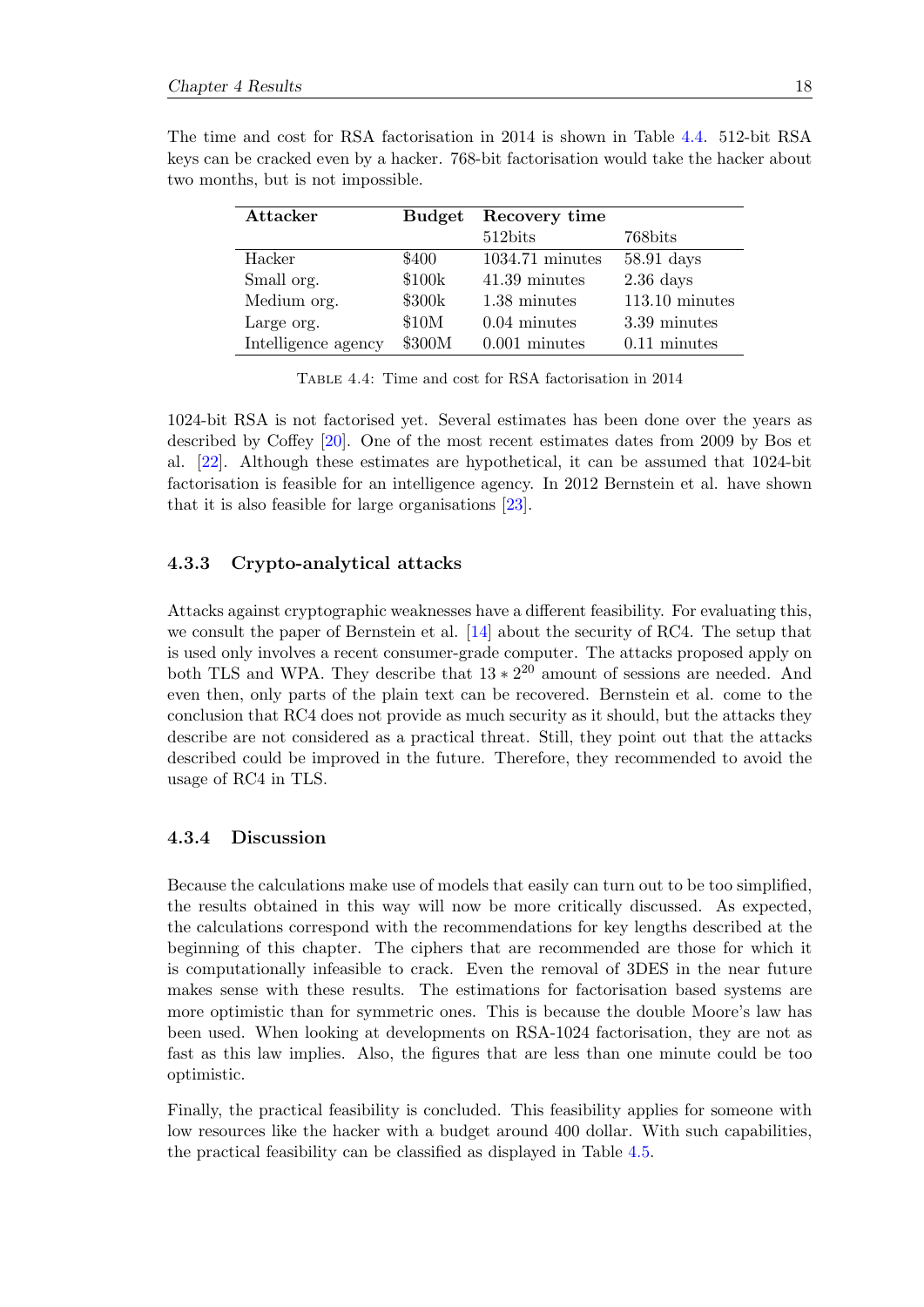<span id="page-23-0"></span>

| Weakness                                        | <b>Practical feasible</b> |
|-------------------------------------------------|---------------------------|
| Cipher with short key length (e.g. DES and RC4) | $yes*$                    |
| 3DES, AES                                       | $\mathbf{n}$              |
| Weakness in RC4                                 | $\mathbf{n}$              |
| RSA modulus 512-bit and below                   | yes                       |
| * When decryption with session key is possible  |                           |

Table 4.5: Practical feasibility

It should be noted that private keys can be used for sessions with RSA based key exchanges only.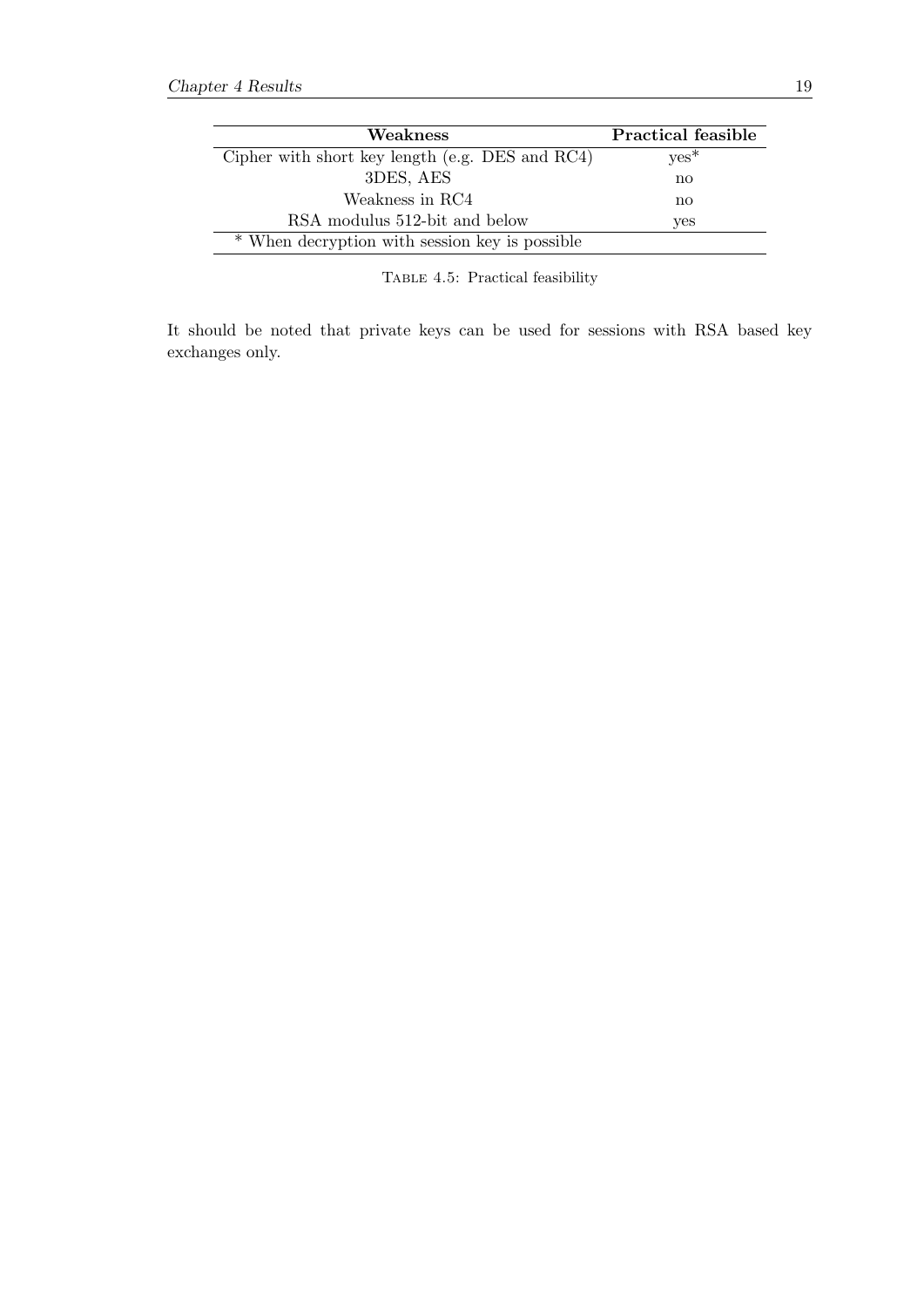## <span id="page-24-0"></span>Chapter 5

# Conclusions

### <span id="page-24-1"></span>5.1 Conclusions

The central research question reads: What is the feasibility of cracking weak SSL/TLS ciphers based on resources required? Four sub-questions are set in order to answer this question.

#### 1. Which SSL/TLS ciphers are considered weak?

The ciphers most commonly called weak are 3DES and RC4. Weaknesses of a cipher can be divided into ciphers that use short key lengths and ciphers with cryptographic weaknesses. DES and 3DES fall into the first category. RC4 is considered weak because of statistical biases in the key table that can help in recovering parts of the plain text. A group of cipher suites that are weak are EXPORT ciphers. They are weakened on purpose, and have short key lengths. The NULL cipher can also be seen as weak because it does not encrypt data at all. RSA public keys have weaknesses such as short key lengths. Moduli that have a length that is less than 2048-bit are considered weak because of integer factorisation.

#### 2. How can intercepted traffic be decoded when the key is known, and which tools can be used to achieve that goal?

All these weaknesses can aim in cracking TLS traffic. The ciphers with short key lengths are susceptible to exhaustive key search, while the ciphers with cryptographic weaknesses are vulnerable for other cryptanalytic attacks. Short RSA keys can be factorised. When one of these methods can be applied for retrieving the private key, they can be used for the decryption of traffic. For the two investigated protocols, HTTPS and RDP, this can be performed with Wireshark. The tool is able to decrypt and dissect this traffic. For RDP, only parts of the decrypted traffic resulted in useful information.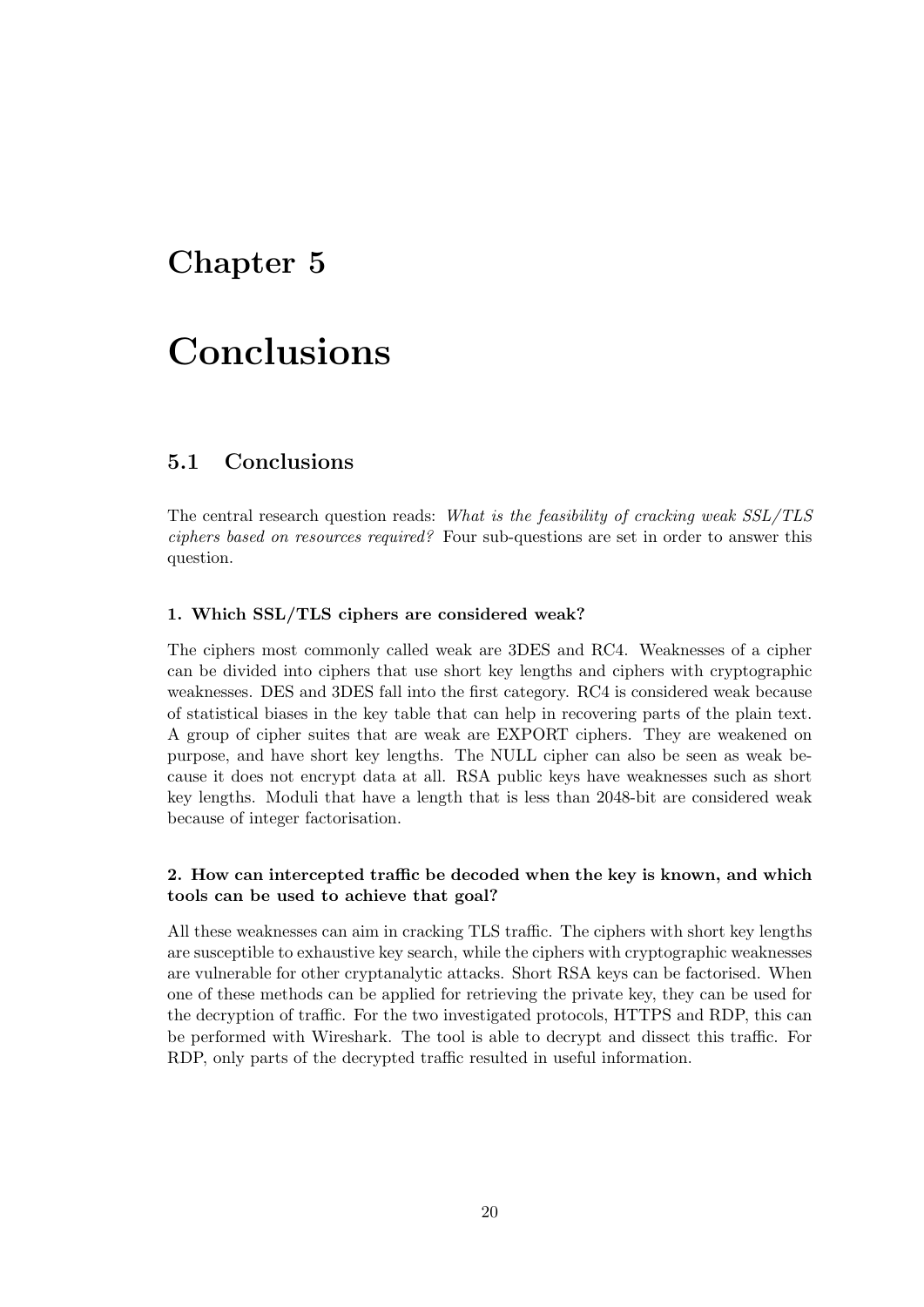#### 3. What are the requirements for decryption?

The requirements for decryption can be divided into requirements for the intercepted traffic and Wireshark-specific requirements. Decryption with the private key is only possible for a session with an RSA based key exchange. Furthermore, the whole session needs to be captured for decryption. In order to decrypt traffic with the session key, Wireshark requires a special formatted key that includes the master secret and Session ID. When the ID is not present in the session, decryption will likely fail with Wireshark.

#### 4. How can the attack be classified based on time, money, and skills?

The feasibility of cracking the ciphers with short key length and factorisation depends on the budget of the attacker. Cracking 56-bit session keys is feasible for the normal hacker with a budget around 400 dollar, because it can be performed in 3.5 days on average. Cracking a symmetric system with 83-bit session keys already becomes infeasible for the hacker. For an intelligence agency with an estimated budget around 300M dollar, that would be still feasible in around 4.6 days. That means that for 3DES with a key space around 110 bits, exhaustive key search is still impractical for an attacker. Only DES and RC4 (40 or 56 bits) are feasible, while cracking RC4 (128 bits) and AES are far beyond his capabilities. Only small sizes can be factorised by someone with low resources. However, such small sizes are rarely used these days. 512-bit factorisation is possible for a hacker in a couple of days, and a 768-bit key would take two months. 1024-bit RSA keys can be cracked by a large organisation or intelligence agency.

#### <span id="page-25-0"></span>5.2 Future research

More research is needed in the light of the following areas:

- Decryption with session key instead of master secret. Decryption was (partially) successful with the master secret. However, brute force attacks result in the session key. More effort has to be done for solving this problem and the investigation of methods or tools that can perform decryption with the session key.
- Decompression of RDP traffic. Compression was applied on the RDP traffic. Therefore, no information could get extracted from the traffic. More analysis is desired for this.
- Elliptic curve cryptography. With elliptic curve cryptography different key sizes are applicable. The key sizes used in this research have to be converted for this type of cipher suites.
- Other applications that use TLS. Many other applications use TLS for secure communication. The impact of decrypting traffic from these applications still has to be investigated.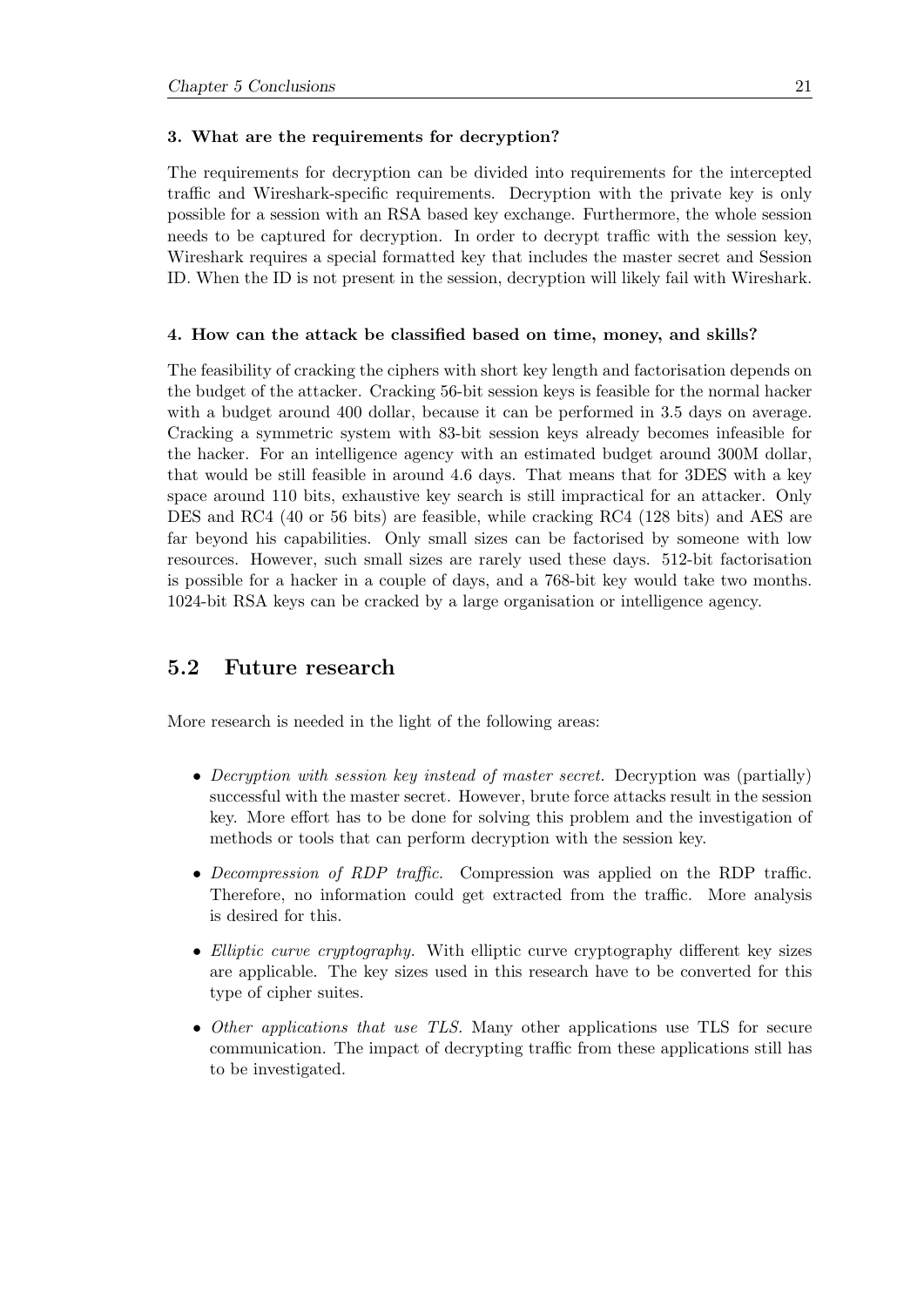# <span id="page-26-0"></span>Appendix A

# Attack effort calculation

This appendix contains a Python script that was written for the calculations of attack efforts for breaking symmetric and asymmetric systems.

```
#!/usr/bin/python
# Output is LaTeX formatted
from __future__ import division
c =d =y1 =y2 = 2014
x = [400, 10000, 300000, 10000000, 300000000]
attacker = ["Hacker", "Small org.", "Medium org.", "Large org.",
    "Intelligence agency"]
m = 18 # 18 for Moore's law, 9 for double Moore factoring law
# dollardays (getting the cost for cracking in one day: d/w = 1, thus d = w,
   thus c*w = c*d)cd = c * d# Apply Moore's law
if y1 != y2:
        a = (y2 - y1) * 12c = cd / (2 ** (a/m))d = 1print "Attacker & Budget & Recovery time \\\\"
# b = cw, thus w = b / ci = 0for b in x:
        w = b / ct = d / w# if less than one day, translate to minutes
        if t < 1:
```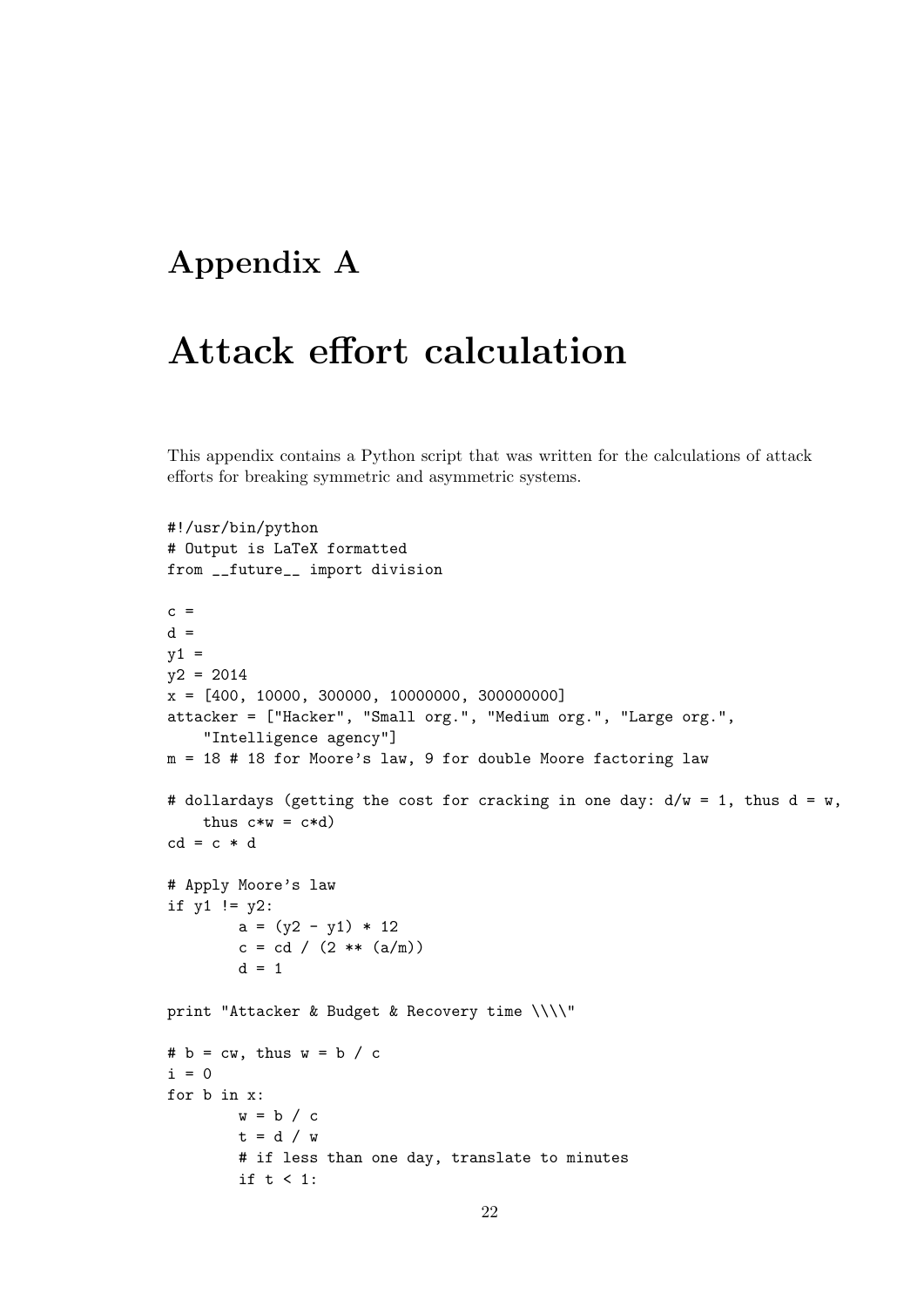```
time = str(t * (24 * 60)) + " minutes"
else:
      time = str(t) + " days"print attacker[i] + " & \" + str(b) + " & " + time + " \\\\"
i = i + 1
```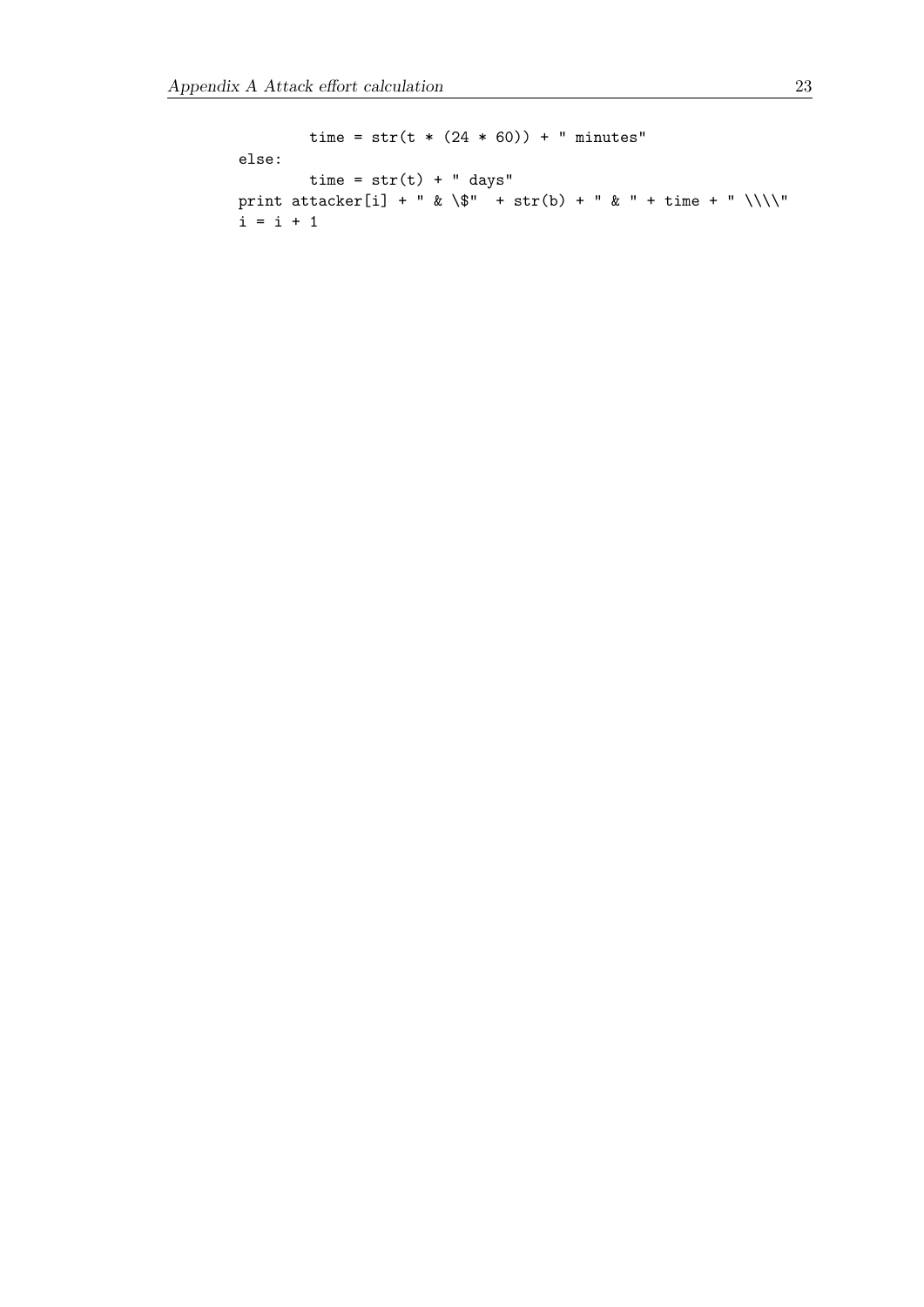# <span id="page-28-0"></span>Appendix B

# RDP cipher suites

This appendix contains the cipher suits that are supported by the Windows Server 2012 machine retrieved with SSLMap.

[\*] Scanning 145.100.108.164:3389 for 229 known cipher suites. [+] TLS\_RSA\_WITH\_AES\_128\_CBC\_SHA (0x00002F) [+] TLS\_ECDHE\_RSA\_WITH\_AES\_128\_CBC\_SHA (0x00C013) [+] TLS\_ECDHE\_RSA\_WITH\_AES\_256\_CBC\_SHA (0x00C014) [+] TLS\_RSA\_WITH\_AES\_256\_CBC\_SHA (0x000035) [+] TLS\_RSA\_WITH\_3DES\_EDE\_CBC\_SHA (0x00000A) [+] TLS\_RSA\_WITH\_RC4\_128\_MD5 (0x000004) [+] TLS\_RSA\_WITH\_RC4\_128\_SHA (0x000005) ==================== Scan Results ==================== The following cipher suites were rated as HIGH: TLS\_RSA\_WITH\_AES\_128\_CBC\_SHA TLS\_ECDHE\_RSA\_WITH\_AES\_128\_CBC\_SHA TLS\_ECDHE\_RSA\_WITH\_AES\_256\_CBC\_SHA TLS\_RSA\_WITH\_AES\_256\_CBC\_SHA TLS\_RSA\_WITH\_3DES\_EDE\_CBC\_SHA

The following cipher suites were rated as MEDIUM: TLS\_RSA\_WITH\_RC4\_128\_MD5 TLS\_RSA\_WITH\_RC4\_128\_SHA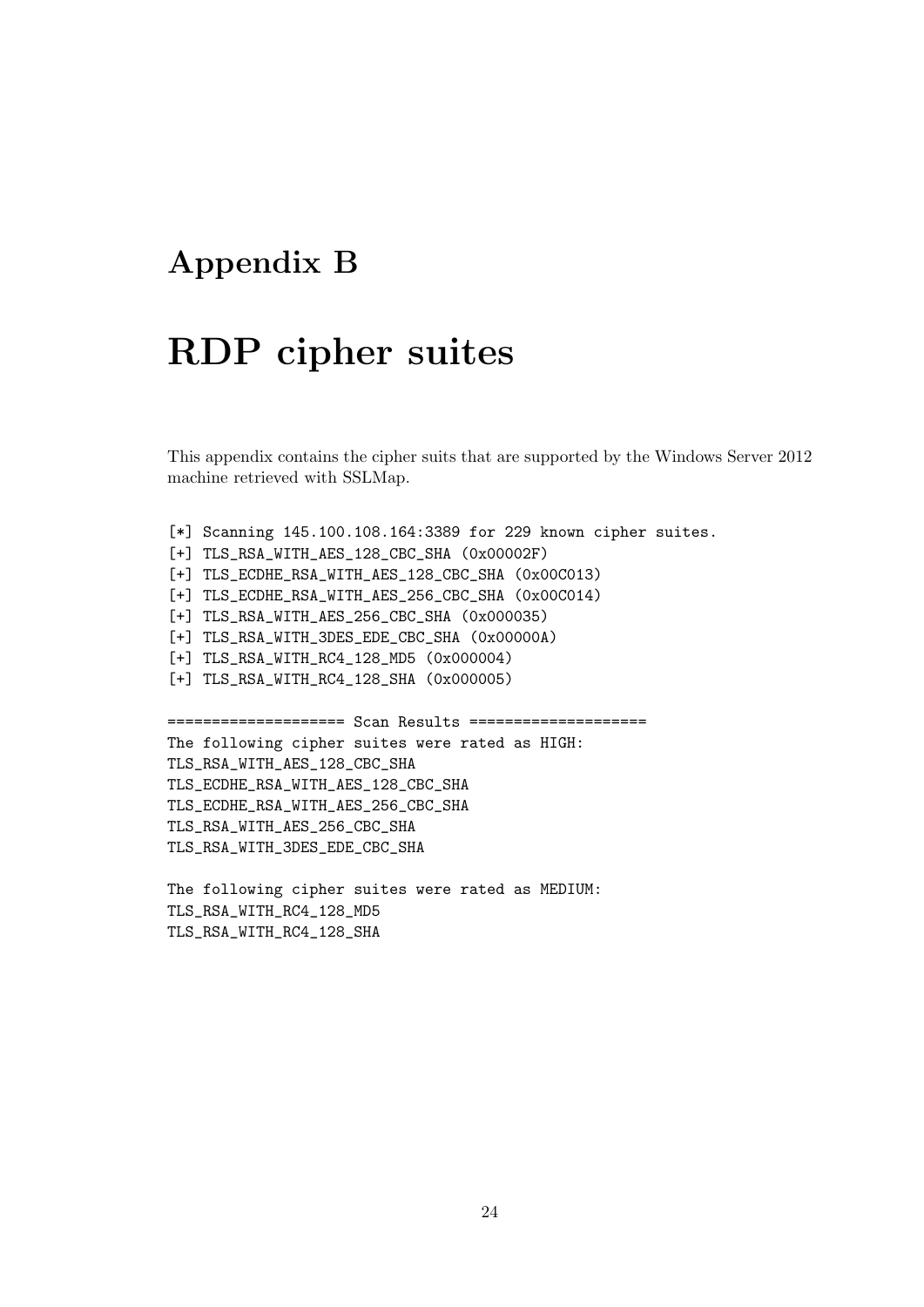# <span id="page-29-0"></span>Bibliography

- <span id="page-29-1"></span>[1] SSL Labs. Ssl pulse, 2014. URL [https://www.trustworthyinternet.org/](https://www.trustworthyinternet.org/ssl-pulse/) [ssl-pulse/](https://www.trustworthyinternet.org/ssl-pulse/).
- <span id="page-29-2"></span>[2] M Blaze, W Diffie, RL Rivest, and Bruce Schneier. Minimal Key Lengths for Symmetric Ciphers to Provide Adequate Commercial Security. Technical report, 1996.
- <span id="page-29-3"></span>[3] Arjen K Lenstra. Key lengths. Handbook of Information Security, 2:617–635, 2004.
- <span id="page-29-4"></span>[4] H Orman and P Hoffman. Determining Strengths For Public Keys Used For Exchanging Symmetric Keys. 2004. URL [http://tools.ietf.org/html/rfc3766.](http://tools.ietf.org/html/rfc3766.html) [html](http://tools.ietf.org/html/rfc3766.html).
- <span id="page-29-5"></span>[5] C Gehrmann and M Naslund. Yearly Report on Algorithms and Keysizes. Technical report, ECRYPT II, 2012.
- <span id="page-29-6"></span>[6] Sandeep Kumar, Christof Paar, Jan Pelzl, Gerd Pfeiffer, and Manfred Schimmler. Breaking ciphers with copacobana–a cost-optimized parallel code breaker. In Cryptographic Hardware and Embedded Systems-CHES 2006, pages 101–118. Springer, 2006.
- <span id="page-29-7"></span>[7] T Dierks and E Rescorla. Rfc 5246: The transport layer security (tls) protocol. The Internet Engineering Task Force, 2008.
- <span id="page-29-8"></span>[8] Sally Vandeven. SSL/TLS: What's Under the Hood. Technical report, 2013.
- <span id="page-29-9"></span>[9] Microsoft. Remote Desktop Protocol : Basic Connectivity and Graphics Remoting. Technical report, 2014.
- <span id="page-29-10"></span>[10] PCI DSS. Pci security standards council, 2013. URL [http://www.](http://www.pcisecuritystandards.org) [pcisecuritystandards.org](http://www.pcisecuritystandards.org).
- <span id="page-29-11"></span>[11] Volodymyr Lisivka. Mimikatz, 2013. URL [https://github.com/FreeRDP/](https://github.com/FreeRDP/FreeRDP/wiki/Mimikatz) [FreeRDP/wiki/Mimikatz](https://github.com/FreeRDP/FreeRDP/wiki/Mimikatz).
- <span id="page-29-12"></span>[12] Wireshark. Ssl, 2014. URL <http://wiki.wireshark.org/SSL>.
- <span id="page-29-13"></span>[13] Ivan Risti. SSL / TLS Deployment Best Practices. 3(September):1–11, 2013.
- <span id="page-29-14"></span>[14] Daniel J Bernstein, Kenneth G Paterson, Bertram Poettering, and Jacob C N Schuldt. On the Security of RC4 in TLS and WPA . pages 1–31, 2013.
- <span id="page-29-15"></span>[15] OWASP. Transport layer protection cheat sheet, 2014. URL [https://owasp.org/](https://owasp.org/index.php/Transport_Layer_Protection_Cheat_Sheet) [index.php/Transport\\_Layer\\_Protection\\_Cheat\\_Sheet](https://owasp.org/index.php/Transport_Layer_Protection_Cheat_Sheet).